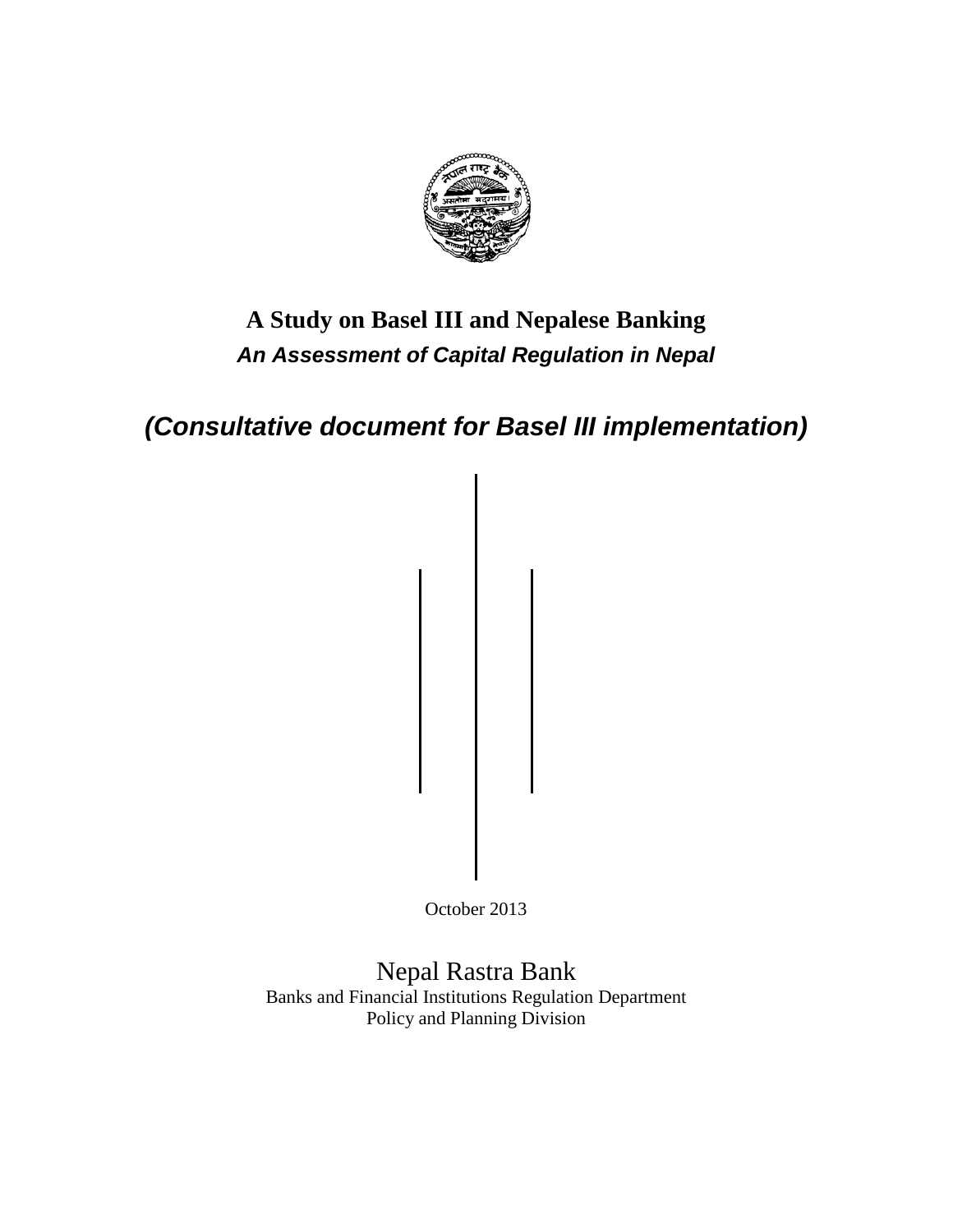# <span id="page-1-0"></span>**Abbreviations:**

| ABS          | <b>Asset Back Securities</b>                         |
|--------------|------------------------------------------------------|
| ADBL         | Agriculture Development Bank Ltd.                    |
| <b>BANL</b>  | Bank of Asia Nepal Ltd.                              |
| <b>BOK</b>   | Bank of Kathmandu Ltd.                               |
| <b>CCBL</b>  | Century Commercial Bank Ltd.                         |
| CDO          | <b>Collateralized Debt Obligations</b>               |
| CDS          | <b>Credit Default Swap</b>                           |
| CET1         | <b>Common Equity Tier 1</b>                          |
| <b>CTBN</b>  | Commerz and Trust Bank Nepal Ltd.                    |
| <b>CBIL</b>  | Citizens Bank International Ltd.                     |
| <b>CVL</b>   | Civil Bank Ltd.                                      |
| GrBL         | Grand Bank Ltd.                                      |
| EBL          | Everest Bank Ltd.                                    |
| GIBL .       | Global IME Bank Ltd.                                 |
| HBL.         | Himalayan Bank Ltd.                                  |
| JBNL         | Janata Bank Nepal Ltd.                               |
| KBL          | Kumari Bank Ltd.                                     |
| KIBL         | Kist Bank Ltd.                                       |
| LCR          | <b>Liquidity Coverage Ratio</b>                      |
| <b>LBL</b>   | Lumbini Bank Ltd.                                    |
| <b>LXBL</b>  | Laxmi Bank Ltd.                                      |
| MBL          | Machhapuchhre Bank Ltd.                              |
| MBS.         | Mortgaged Back Securities                            |
| MEBL         | Mega Bank Nepal Ltd.                                 |
| <b>NABIL</b> | Nabil Bank Ltd.                                      |
| NBBL         | Nepal Bangladesh Bank Ltd.                           |
| NBL          | Nepal Bank Ltd.                                      |
| <b>NCCBL</b> | Nepal Credit and Commerce Bank Ltd.                  |
| NIBL.        | Nepal Investment Bank Ltd.                           |
| <b>NIC</b>   | Nepal Industrial and Commercial Bank Ltd.            |
| NMB          | NMB Bank Ltd.                                        |
| NSBL         | Nepal SBI Bank Ltd.                                  |
| NSFR         | Net Stable Funding Ratio                             |
| <b>PCBL</b>  | Prime Commercial Bank Ltd.                           |
| RBBL         | Rastriya Banijya Bank Ltd.                           |
| SABL         | Sanima Bank Ltd.                                     |
| <b>SBL</b>   | Siddhartha Bank Ltd.                                 |
| <b>SCBNL</b> | Standard Chartered Bank Nepal Ltd.                   |
| <b>SIFI</b>  | <b>Systemically Important Financial Institutions</b> |
| SRBL         | Sunrise Bank Ltd.                                    |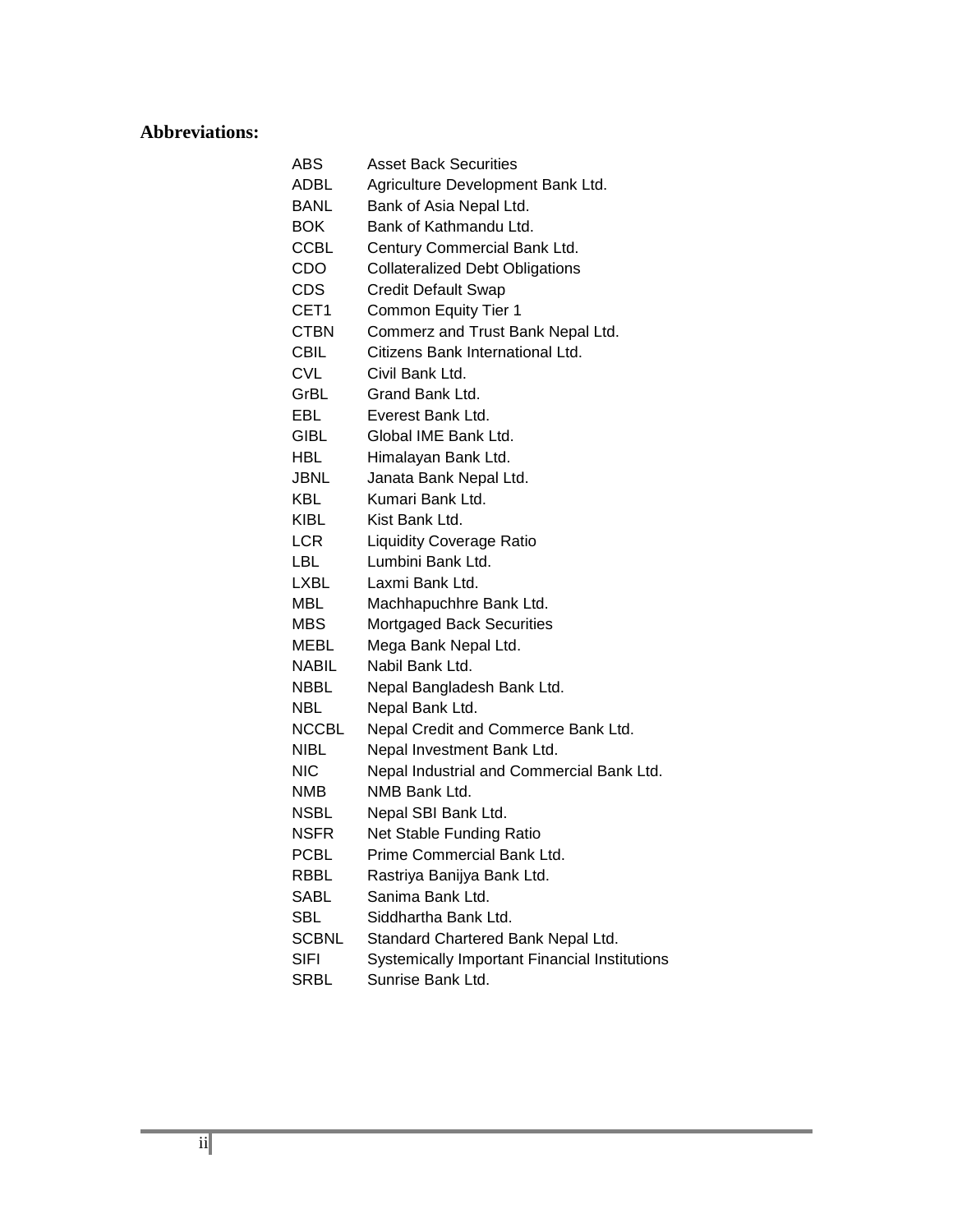# <span id="page-2-0"></span>**Table of Contents**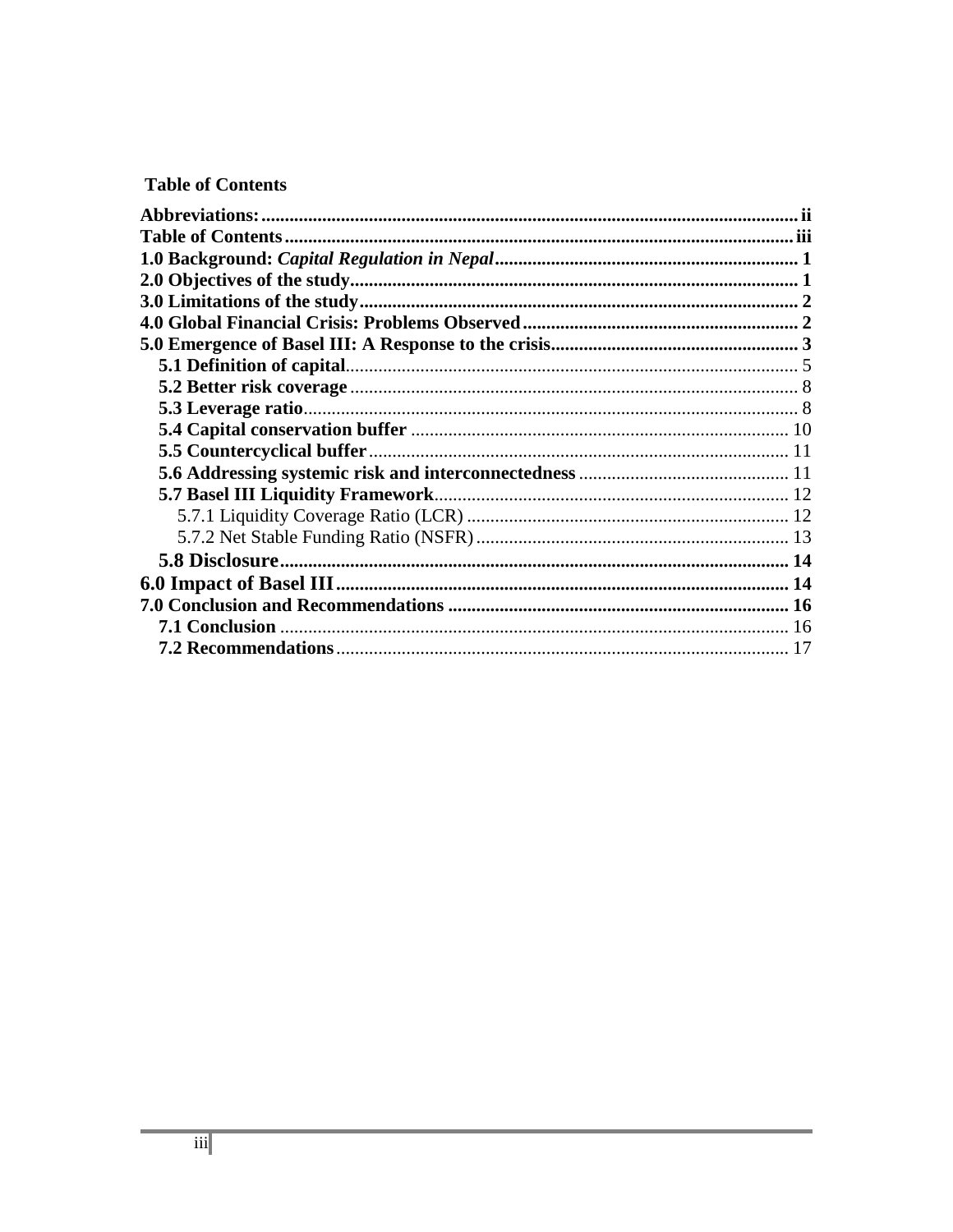# **A study on Basel III and Nepalese Banking** *An Assessment of Capital Regulation in Nepal*

# <span id="page-3-0"></span>**1.0 Background:** *Capital Regulation in Nepal*

There are four types of Banks and Financial Institutions; Class A (Commercial Banks), Class B (Development Banks), Class C (Finance Company) and Class D (Micro-credit Financial Institutions) licensed by the Nepal Rastra Bank. Class A institutions (commercial banks) are reporting their capital adequacy requirement in accordance with the new capital adequacy framework under Basel II issued through Directive No.1 of the Unified Directives. Other institutions are still computing and reporting their capital adequacy according to Basel I framework. The new framework is under parallel run for the national level Development Banks (B class financial institutions) in Nepal.

Capital Adequacy Framework 2007 (updated 2012) issued for the first time in 2007. Implementation of Basel II initiated after one year of parallel run of Basel I and Basel II (simultaneously) in Commercial Banks. After the parallel run of one-year, Commercial Banks (A class) have been reporting their capital adequacy ratios in accordance with the new capital adequacy framework. It has been six years of successful implementation of Basel II in Nepalese Commercial Banks.

The new capital adequacy framework, also known as Basel II, includes three pillar approach; Minimum Capital Requirements, Supervisory Review and Disclosure. The first pillar includes the risk measurement approaches viz; Simplified Standardized Approach (SSA) for credit risk, Basic Indicator Approach (BIA) for operational risk and Net Open Position Approach (NOPA) for market risk. These approaches seem to be the simplest approaches for measurement of risks under Basel II although there are also other advanced approaches for risk measurement. We couldnot move beyond the Simplified Standardized Approach for credit risk because there was no credit rating agency in Nepal.

After the global financial crisis of 2007-09, there has been significant development and addition in the existing capital framework all over the world. Basel II enhancement, Basel 2.5 and Basel III are some of the recent developments towards capital regulation in banking. Most of the issues included in the new capital regulations were the issues observed during and after the global financial crisis. Additions made in the Basel II framework were especially the efforts to solve the problems faced during the global financial crisis.

# <span id="page-3-1"></span>**2.0 Objectives of the study**

This study is carried out as a part of annual program of Banks and Financial Institutions Regulation Department. This study has following objectives;

- To study and present regulatory provisions developed in the form of Basel III.
- To analyze and explain the various components of Basel III in the Nepalese context.
- To recommend the necessary measures for the formulation and effective implementation of Basel III in Nepal.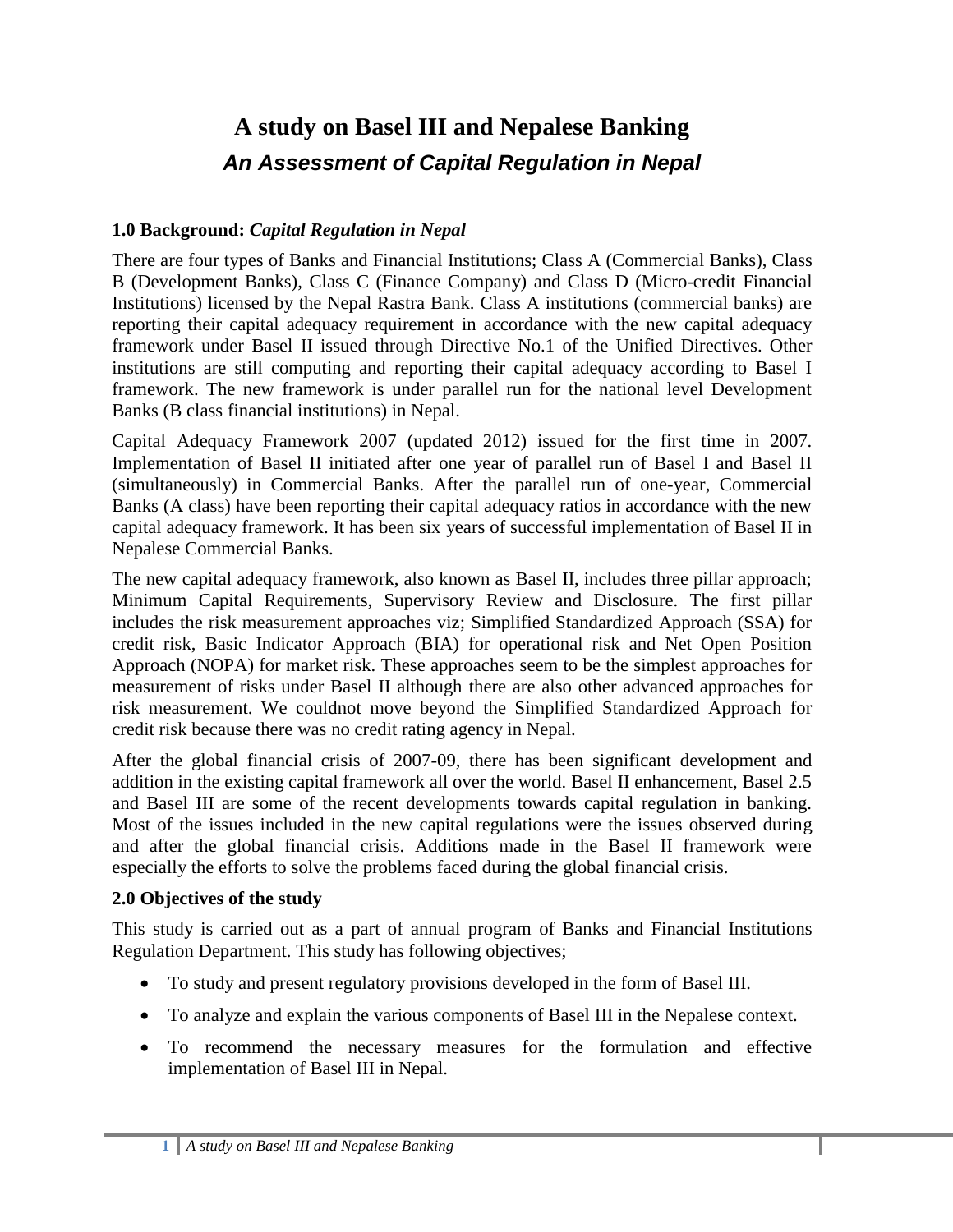# <span id="page-4-0"></span>**3.0 Limitations of the study**

Limitations of this study are;

- The study covers a limited area of capital regulation, Basel III and its components in the Nepalese context.
- The study is based on the information available in the websites of BIS and other related institutions.
- Published information and offsite data are used to explain the status of banks that would appear after implementation of Basel III in Nepal.

# <span id="page-4-1"></span>**4.0 Global Financial Crisis: Problems Observed**

The global financial crisis was originated from the mortgage market in the United States in 2007. In the "*search for yield*", banking sectors developed structured financial products like securitization and re-securitization based on sub-prime mortgage backed securities (MBS), collateralized debt obligations (CDOs) and CDO squared etc. At micro-level, major reasons behind the crisis were high exposure in sub-prime lending, growth of the securitization business, role of credit rating agencies in the rating of such toxic instruments, reliance of the banks on the short-term money market etc. Several banks were insolvent or unable to meet minimum capital requirements hence winded up or had to be acquired by other institutions. The government had no other choice than to intervene with liquidity and credit facilities. Major reasons for the global financial crisis were:

- Rapid market development and technological innovation
- Development of new products like; MBS, ABS, CDO, CDS and other complex types of financial instruments
- Increased off-balance sheet exposures, sub-prime mortgage products, securitization of assets and increasing trading portfolio of banks and FIs.
- The capital charge framework for market risk did not keep pace with new market developments and practices
- Banks continuously suffering heavy losses in their trading book
- Banks did not have adequate capital to cover the losses
- Heavy reliance on short term wholesale funding
- Unsustainable maturity mismatch
- Insufficient liquid assets to raise finance during stressed period
- High level of interconnectedness of financial institutions both domestically and globally
- Deregulation, poor corporate governance and lack of transparency in banking system.

Capital framework under Basel I and the Basel II had not adequately assessed the risk arising from off-balance sheet activities and derivatives trading. In Basel II, risk weights that were assigned to real estate mortgages could potentially be reduced to 35 percent. Internal risk models of Basel II could not address the risk management of the complicated structured products and extensive origination and distribution of loans and securities. The capital framework allowed the financial institutions to create their assets in the off-balance sheet to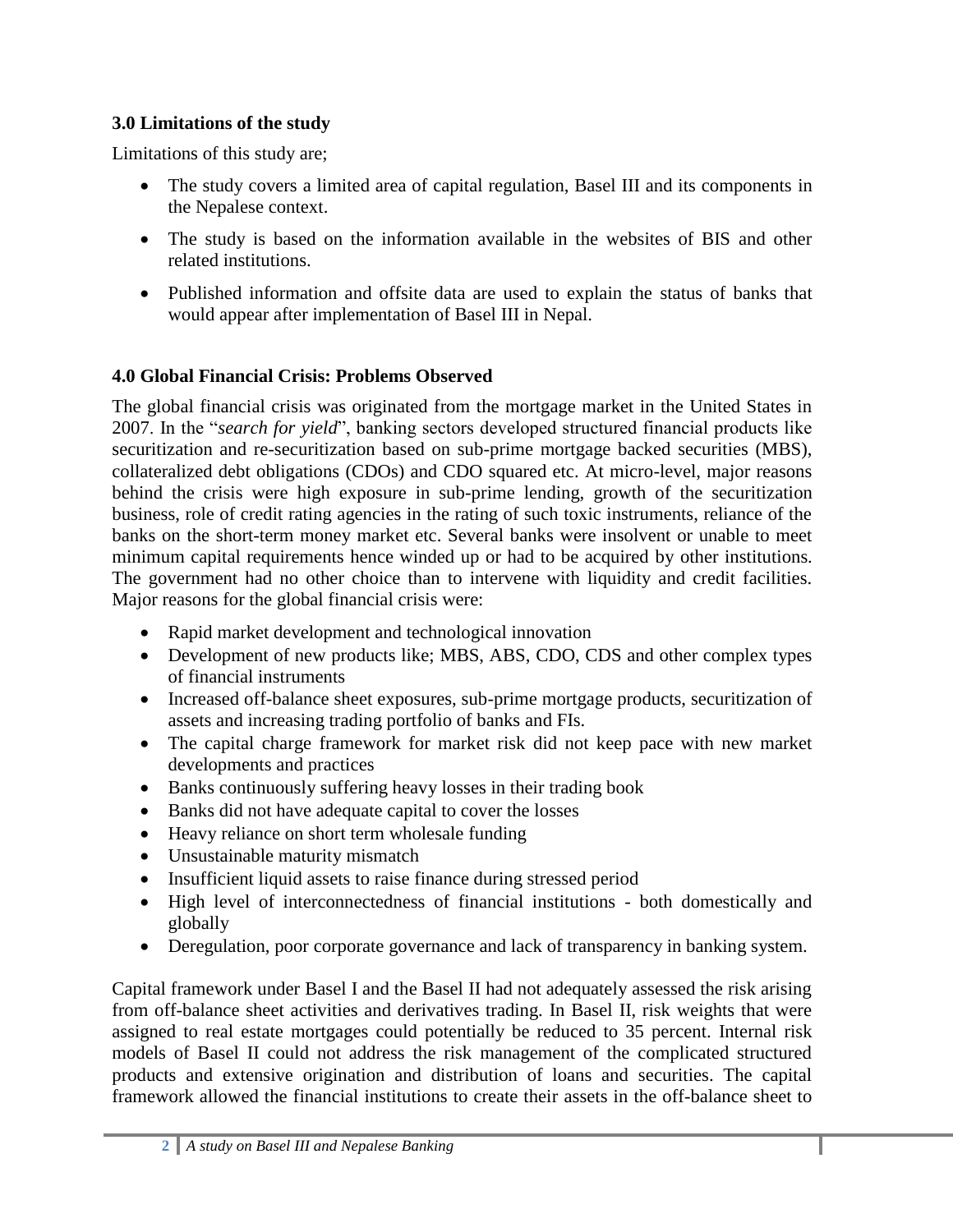reduce risk-weighted exposures. Basel II capital framework is also considered to be procyclical because it gave further momentum to the business cycle. Moreover, the banks were highly leveraged to put them into vulnerable position which resulted problems to quickly soar up in the financial market. In early days it was simply a liquidity problem, later on it spread in the form of global financial crisis. Investors that had bought CDOs did not receive their money. Situation moved towards the complete loss of confidence in the money market. Crisis began in the financial sector which spread to the real economy and cycled back to further weaken the financial sector whereby further weakening of the real economy producing a vicious circle.

In the wake of this incident, a need for improved regulation and supervision were felt necessary. Since Basel II framework was not sufficient to deal with some of the characteristics of the crisis. Therefore, some micro-prudential and macro-prudential measures were introduced to overcome the problems. Such measures were:

- To reduce leverage, capital ratios were increased;
- To increase liquidity, regulatory liquidity ratios were introduced,
- To dampen housing prices, loan-to-value ratios were decreased;
- To limit stock price increases, margin requirements were increased.

# <span id="page-5-0"></span>**5.0 Emergence of Basel III: A Response to the crisis**

There were challenges towards managing risk within the banking system as well as reducing the spillover risk from the financial sector to the real economy. To improve the banking sector's ability to absorb shocks arising from financial and economic stress, Basel Committee on Banking Supervision (BCBS) issued "**Basel III: A global regulatory framework for more resilient banks and banking systems**" in December 2010. Basel III has set its objectives to improve the shock absorbing capacity of each and every individual bank as the first order of defense. In addition to the measures, the efforts were directed to ensure that banking system as a whole does not weaken and its spillover impact on the real economy is minimized.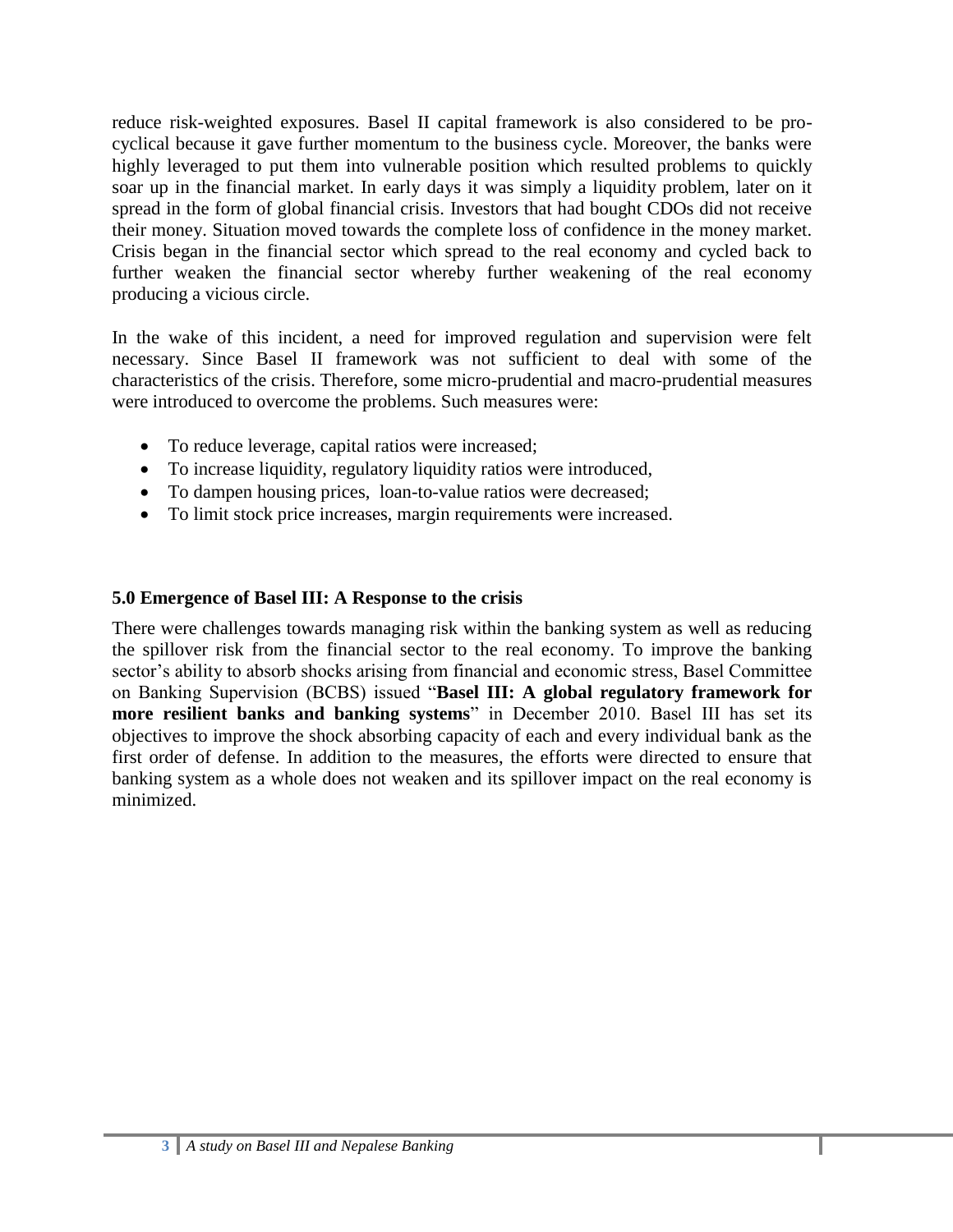| Table: A comparative Chart "Basel II and Basel III" |                 |                         |  |
|-----------------------------------------------------|-----------------|-------------------------|--|
| Capital Requirements (% of RWA)                     | <b>Basel II</b> | <b>Basel III*</b>       |  |
| Minimum common equity capital ratio                 | 2.0%            | 4.5%                    |  |
| Capital conservation buffer                         |                 | 2.5%                    |  |
| Common equity + capital conservation                | 2.0%            | 7.0%                    |  |
| Minimum Tier I capital ratio                        | 4.0%            | 6.0%                    |  |
| Minimum total capital ratio                         | 8.0%            | 8.0%                    |  |
| Total capital + capital conservation                | 8.0%            | 10.5%                   |  |
| Leverage ratio (non-risk-based)                     |                 | 3.0%                    |  |
| Countercyclical capital buffer (nat. discretion)    |                 | $0 - 2.5%$              |  |
| SIFI capital buffer                                 |                 | <b>Under Discussion</b> |  |

Basel III has included some micro-prudential elements so that risk is managed in each individual institution and macro-prudential elements will take care of issues relating to the systemic risk.

A short introduction to the elements of Basel III capital requirements are presented below:

The micro-prudential elements of Basel III are;

- Definition of capital;
- Better risk Coverage;
- Leverage ratio; and
- International liquidity framework.

The macro-prudential elements of Basel III are;

- Leverage ratio;
- Capital conservation buffer;
- Counter cyclical capital buffer
- Forward looking and dynamic provisioning
- Addressing systemic risk and interconnectedness;
- Loan to value ratio, debt to income ratio and credit to GDP ratio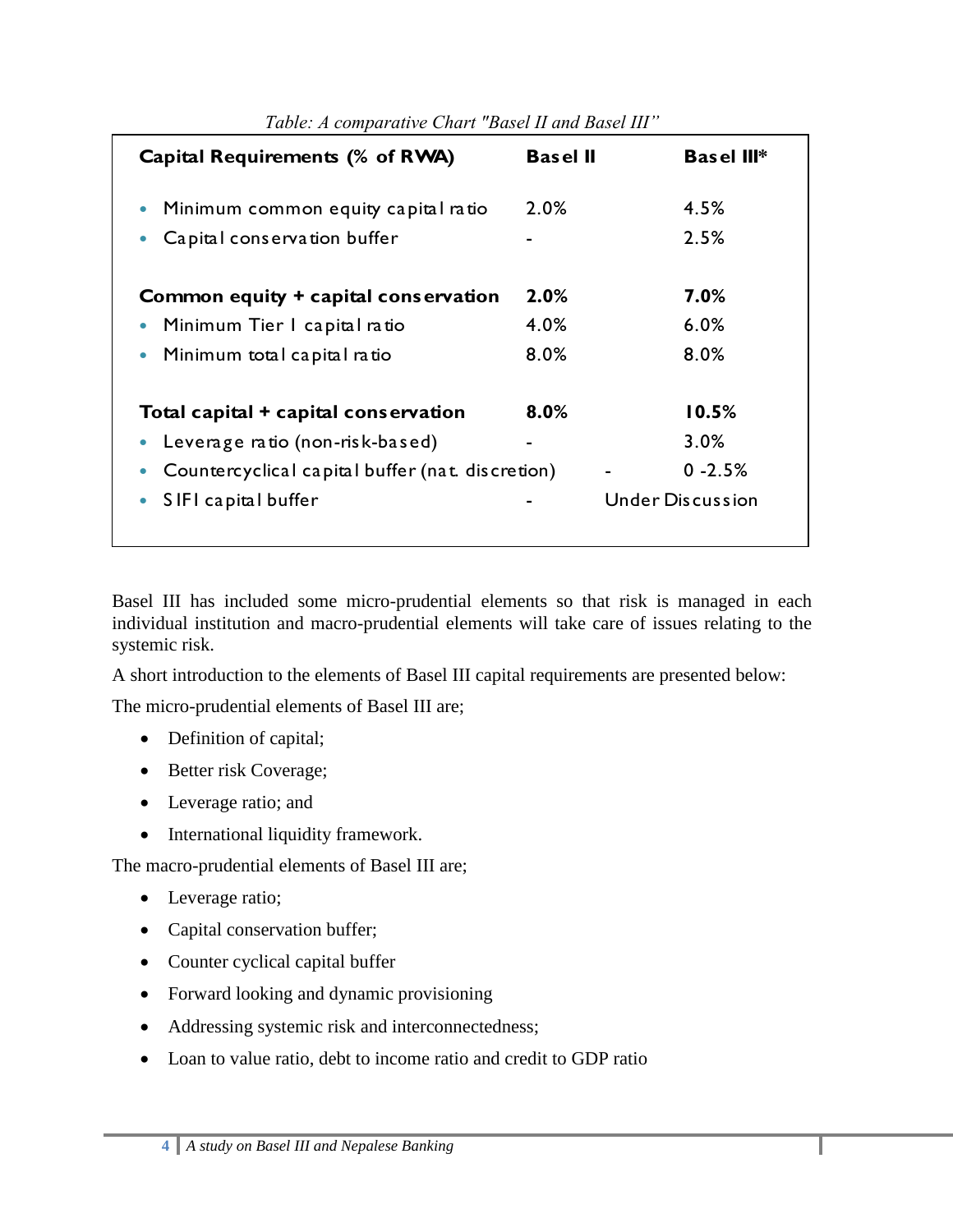Macroeconomic policy reform (including monetary and fiscal reform, institutional and structural reform)

Effective implementation of the Basel III was necessary to recover from the crisis and to develop the resilience to future shocks. Although, Basel III provision has some costly measures like addition in capital and liquidity requirements, but the implementation is necessary;

- To develop safe and sound financial system with reduced probability of banking crisis at affordable costs.
- To strengthen the financial system through micro-prudential as well as macroprudential measures.
- To demonstrate the timely and effective implementation of international best practices.
- To maintain and develop public confidence in the banking system.
- To safeguard the interest of public.

Some of the components are explained as follows:

# <span id="page-7-0"></span>5.1 Definition of capital

Big banks encountered crisis due to insufficient level and quality of capital. Basel III has made a significant change in the definition of regulatory capital. To enhance the quality, consistency and transparency of regulatory capital, the new capital framework has prescribed that Tier 1 capital should consist of common equity and retained earnings. New capital framework is raising the quality of capital to ensure banks are better able to absorb losses and raising the level of the minimum capital requirements.

Total regulatory capital consists of the sum of the following elements:

- 1. Tier 1 Capital: Tier 1 Capital must be at least 6.0% of risk-weighted exposures at all times.
	- a. Common Equity Tier 1: Common Equity Tier 1 must be at least 4.5% of riskweighted exposures at all times.
	- b. Additional Tier 1: 1.5 percent
- 2. Tier 2 Capital: Total Capital (Tier 1 Capital plus Tier 2 Capital) must be at least 8.0% of risk-weighted exposure at all times.

For each of the categories above there is a single set of criteria that instruments are required to meet before inclusion in the relevant category which has been displayed in annexure 2, 3 and 4.

There are relatively long transition periods intended to

o enable the banking sector to meet the higher capital standards through reasonable earnings retention and capital raising,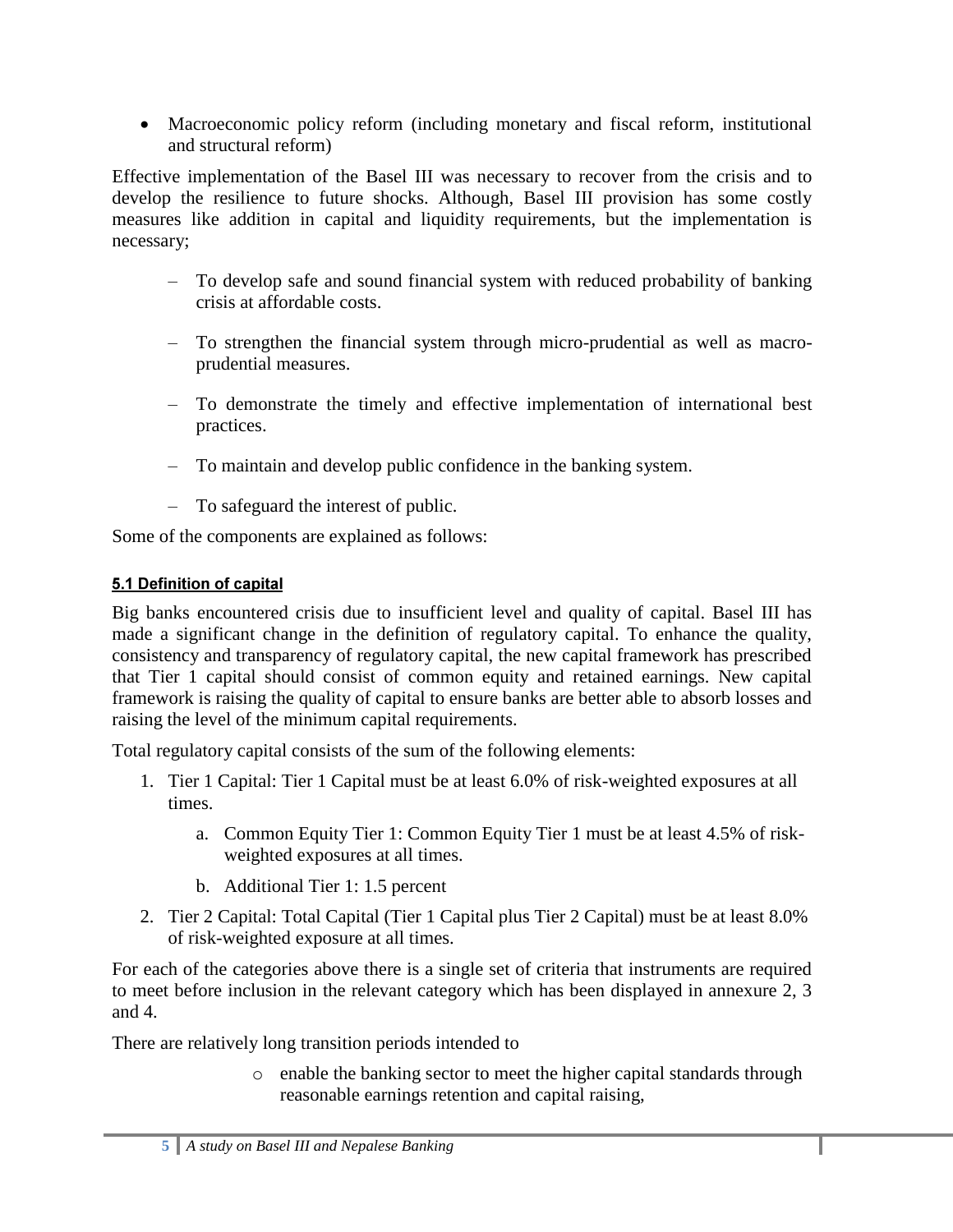o still supporting lending to the economy.

National implementation by member countries of the BCBS will begin on January 1, 2013.

Transition period for the implementation of the capital requirements are given as;

|                                                                                     | (%)         |                   |                |          |                     |                |      |       |      |
|-------------------------------------------------------------------------------------|-------------|-------------------|----------------|----------|---------------------|----------------|------|-------|------|
|                                                                                     | a,b<br>2011 | 2012 <sup>b</sup> | $2013^{\circ}$ | $2014^c$ | $2015^{\text{c,d}}$ | $2016^{\circ}$ | 2017 | 2018  | 2019 |
| Minimum Common<br>Equity Capital Ratio                                              |             |                   | 3.5            | 4.0      | 4.5                 | 4.5            | 4.5  | 4.5   | 4.5  |
| Minimum<br><b>Conservation Buffer</b>                                               |             |                   |                |          |                     | 0.0625         | 1.25 | 1.875 | 2.5  |
| Minimum Total<br>Capital plus<br><b>Conservation Buffer</b>                         |             |                   | 8.0            | 8.0      | 8.0                 | 8.625          | 9.25 | 9.875 | 10.5 |
| <b>Minimum</b><br>Countercyclical<br><b>Buffer</b>                                  |             |                   |                |          |                     | 0.0625         | 1.25 | 1.875 | 2.5  |
| Minimum Total<br>Capital Plus<br>Conservation &<br>Countercyclical<br><b>Buffer</b> |             |                   |                |          |                     |                |      |       | 13   |
| Minimum Tier 1<br>Capital                                                           |             |                   | 4.50           | 5.50     | 6.00                | 6.00           | 6.00 | 6.00  | 6.00 |

*Source: Basel Committee on Bank Supervision, Group of Governors and heads of Supervision announces higher global minimum standard, Sept 12, 2010*

Notes:

- a. Liquidity coverage Ratio: operation period begins.
- b. Leverage Ratio: Supervisory monitoring
- c. Leverage Ratio: parallel run from January 1, 2013 –January 1, 2017
- **d.** Liquidity Coverage Ratio: introduction of minimum standard

# *Nepalese Context*

According to the new capital adequacy framework 2007, Minimum capital requirements for Commercial Banks are;

Tier I capital  $= 6\%$  of RWE

# Total Capital= 10% of RWE

These ratios are already higher than the global standard for capital adequacy prescribed by Basel II. Under Basel III, minimum Tier I capital should be 6% of RWE and there will not be necessity of any change in total capital requirements.

There is no specific regulatory requirement for common equity tier 1 capital under Simplified Standardized Approach of Basel II. But banks are required to have minimum paid up capital (including proposed bonus share) of Rs 2 billion by mid July 2014. The following table presents the status of CAR of Commercial Banks as on Mid July 2013: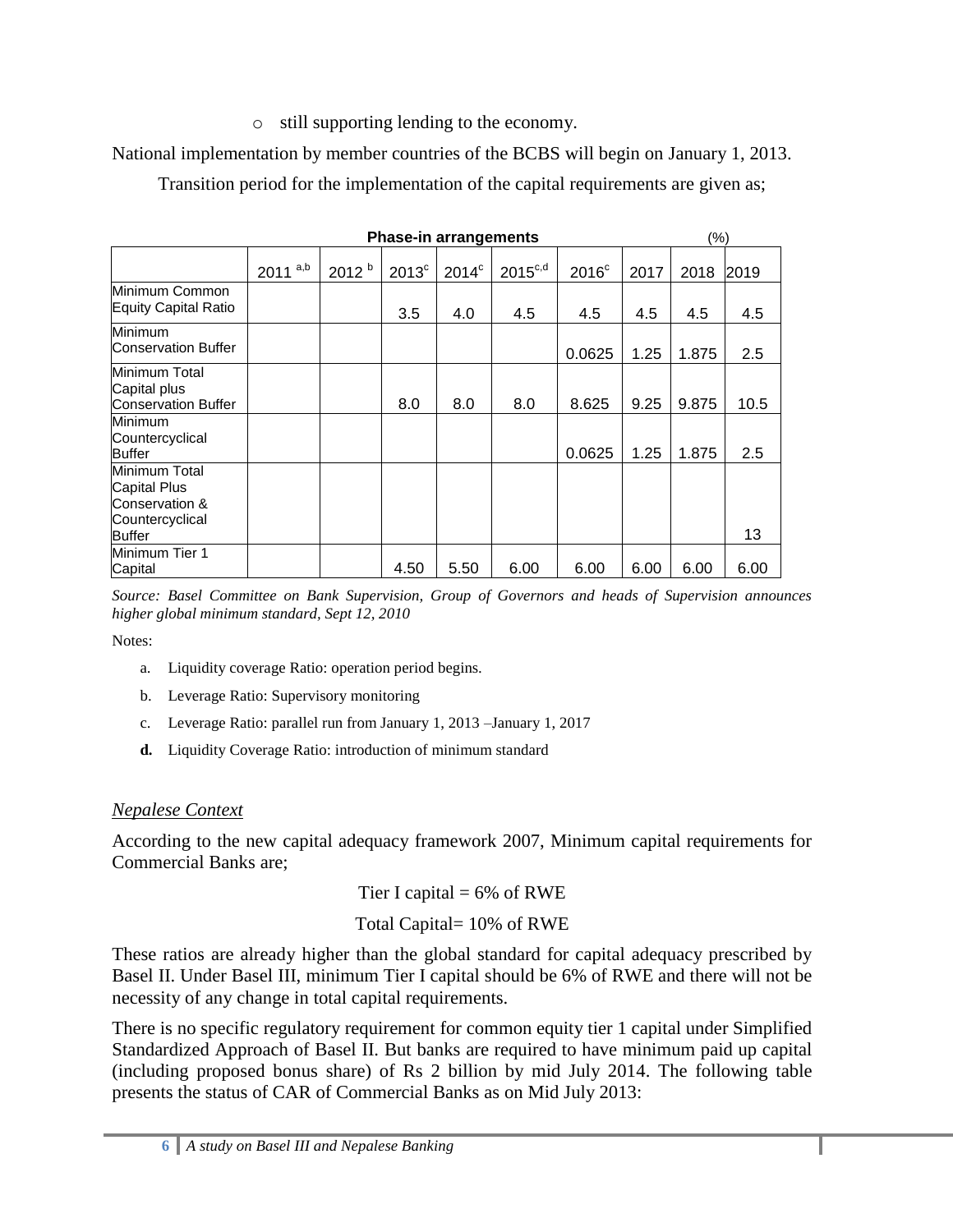| Rs. in<br>Mid July 2013 |              |                              |                   |                         |                            |                                        |                            |                                      |  |  |
|-------------------------|--------------|------------------------------|-------------------|-------------------------|----------------------------|----------------------------------------|----------------------------|--------------------------------------|--|--|
| S.N.                    | <b>Bank</b>  | Paid<br>up<br><b>Capital</b> | Tier 1<br>Capital | <b>Total</b><br>Capital | <b>Total</b><br><b>RWE</b> | *Paid up<br><b>Capital</b><br>to RWE % | Tier 1<br><b>Capital %</b> | million<br><b>Total</b><br>Capital % |  |  |
| 1                       | <b>NBL</b>   | 3716                         | $-346$            | $-346$                  | 71150                      | 5.22%                                  | $-0.49%$                   | $-0.49%$                             |  |  |
| $\overline{2}$          | <b>RBB</b>   | 8588                         | 1115              | 1959                    | 58891                      | 14.58%                                 | 1.89%                      | 3.33%                                |  |  |
| 3                       | <b>NABIL</b> | 2436                         | 7315              | 8338                    | 63319                      | 3.85%                                  | 11.55%                     | 13.17%                               |  |  |
| 4                       | <b>NIBL</b>  | 3768                         | 7852              | 8849                    | 68106                      | 5.53%                                  | 11.53%                     | 12.99%                               |  |  |
| 5                       | <b>SCBL</b>  | 1853                         | 5013              | 5574                    | 38508                      | 4.81%                                  | 13.02%                     | 14.48%                               |  |  |
| 6                       | <b>HBL</b>   | 2760                         | 5541              | 6774                    | 55767                      | 4.95%                                  | 9.94%                      | 12.15%                               |  |  |
| 7                       | <b>NSBL</b>  | 2355                         | 3960              | 5071                    | 39440                      | 5.97%                                  | 10.04%                     | 12.86%                               |  |  |
| 8                       | <b>NBBL</b>  | 2009                         | 2451              | 2672                    | 22101                      | 9.09%                                  | 11.09%                     | 12.09%                               |  |  |
| 9                       | EBL          | 1761                         | 5449              | 6587                    | 49834                      | 3.53%                                  | 10.93%                     | 13.22%                               |  |  |
| 10                      | <b>BOK</b>   | 1684                         | 2983              | 3944                    | 31254                      | 5.39%                                  | 9.54%                      | 12.62%                               |  |  |
| 11                      | <b>NCCBL</b> | 1470                         | 2160              | 2328                    | 19479                      | 7.55%                                  | 11.09%                     | 11.95%                               |  |  |
| 12                      | <b>NIC</b>   | 2311                         | 4831              | 5173                    | 35993                      | 6.42%                                  | 13.42%                     | 14.37%                               |  |  |
| 13                      | <b>LUBL</b>  | 1601                         | 2180              | 2274                    | 10545                      | 15.18%                                 | 20.67%                     | 21.57%                               |  |  |
| 14                      | <b>MBL</b>   | 2478                         | 2775              | 3002                    | 23711                      | 10.45%                                 | 11.70%                     | 12.66%                               |  |  |
| 15                      | <b>KBL</b>   | 1604                         | 2657              | 2862                    | 23404                      | 6.85%                                  | 11.35%                     | 12.23%                               |  |  |
| 16                      | <b>LXBL</b>  | 1694                         | 2569              | 3297                    | 26862                      | 6.31%                                  | 9.57%                      | 12.27%                               |  |  |
| 17                      | <b>SBL</b>   | 1619                         | 2646              | 3685                    | 30001                      | 5.40%                                  | 8.82%                      | 12.28%                               |  |  |
| 18                      | <b>ADBL</b>  | 9636                         | 15298             | 18125                   | 101324                     | 9.51%                                  | 15.10%                     | 17.89%                               |  |  |
| 19                      | <b>GBL</b>   | 2418                         | 3532              | 4220                    | 35101                      | 6.89%                                  | 10.06%                     | 12.02%                               |  |  |
| 20                      | <b>CTZBL</b> | 2101                         | 2662              | 2846                    | 20955                      | 10.03%                                 | 12.70%                     | 13.58%                               |  |  |
| 21                      | <b>PCBL</b>  | 2340                         | 3070              | 3283                    | 23750                      | 9.85%                                  | 12.93%                     | 13.82%                               |  |  |
| 22                      | <b>SUBL</b>  | 2015                         | 2437              | 2619                    | 22031                      | 9.15%                                  | 11.06%                     | 11.89%                               |  |  |
| 23                      | GrBL         | 2000                         | 2360              | 2502                    | 17847                      | 11.21%                                 | 13.22%                     | 14.02%                               |  |  |
| 24                      | <b>NMB</b>   | 2000                         | 2507              | 2689                    | 21209                      | 9.43%                                  | 11.82%                     | 12.68%                               |  |  |
| 25                      | <b>KIST</b>  | 2000                         | 2138              | 2297                    | 19547                      | 10.23%                                 | 10.94%                     | 11.75%                               |  |  |
| 26                      | <b>JBNL</b>  | 2000                         | 2256              | 2376                    | 14882                      | 13.44%                                 | 15.16%                     | 15.97%                               |  |  |
| 27                      | <b>MEGA</b>  | 2330                         | 2660              | 2776                    | 14216                      | 16.39%                                 | 18.71%                     | 19.53%                               |  |  |
| 28                      | <b>CTBN</b>  | 2000                         | 2096              | 2185                    | 10869                      | 18.40%                                 | 19.28%                     | 20.11%                               |  |  |
| 29                      | <b>CIVIL</b> | 2000                         | 2153              | 2278                    | 14563                      | 13.73%                                 | 14.78%                     | 15.64%                               |  |  |
| 30                      | <b>CCBL</b>  | 1080                         | 1223              | 1314                    | 10381                      | 10.40%                                 | 11.78%                     | 12.66%                               |  |  |
| 31                      | SANIMA       | 2016                         | 2410              | 2575                    | 17252                      | 11.69%                                 | 13.97%                     | 14.93%                               |  |  |

# **Table 1: Capital Ratios**

\* *Paid up capital to RWE is calculated to take it as an indicator of Common Equity Tier 1 Ratio. Source: Offsite division, BSD, NRB*

L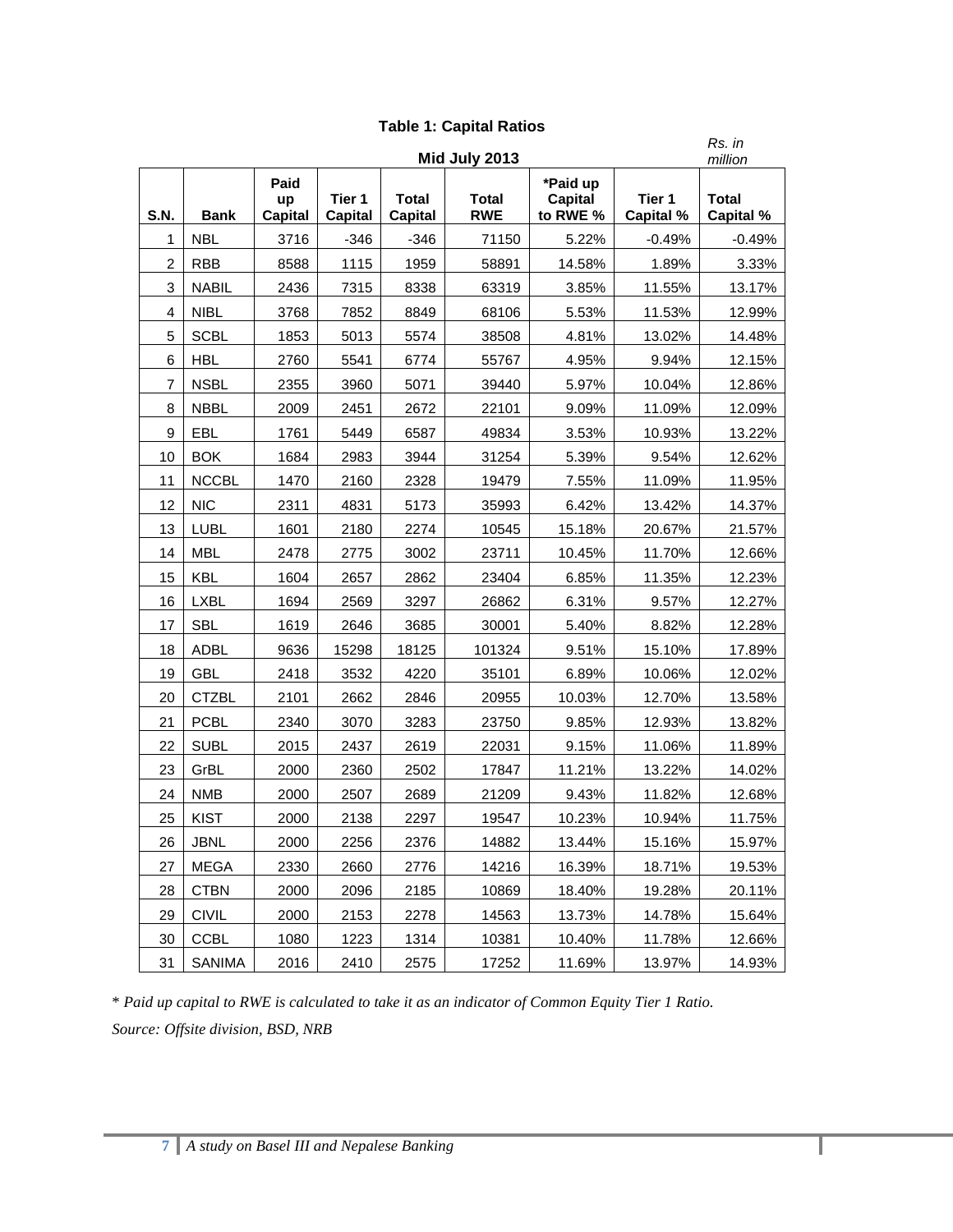From the above table;

- Tier 1 capital ratio of the Nepalese banks is higher than the minimum capital prescribed by the Basel III except in case of NBL and RBB.
- Total capital ratio of the Nepalese banks is higher than the minimum capital prescribed by the Basel III except in case of NBL and RBB.
- <span id="page-10-0"></span>• Paid up capital to RWE, as a proxy for Common Equity Tier 1(CET1) Capital to RWE of Basel III, is also more than the requirements under Basel III (i.e. 4.5 percent) except in case of two banks (Nabil & EBL). Under Basel III, the components of the common equity tier 1 includes retained earnings, general reserve and other components in addition to the paid up capital (detail is shown in the annex). Taking these components into consideration, the Common Equity Tier 1 Ratio of Nabil & EBL may be higher than the minimum requirements.

# **5.2 Better risk coverage**

During the Global Financial Crisis the risks arising from off-balance sheet items and derivatives exposures were not properly covered for. There was an excessive exposure in the securitized assets. Basel III has proposed to strengthen the capital requirements for securitized/resecuritised exposures, derivative products, off balance sheet exposures and trading portfolio of banks. New capital framework requires more capital for derivatives traded over the counter than for those traded on exchanges. It is focused on credit counterparty risk that arises from exposure to derivatives and repo activities.

# *Nepalese Context*:

Nepalese banks are not yet exposed to complex financial instruments, which were observed during the crisis in the global scenario. The banks have no (or very nominal amount) exposures in derivatives and securitized assets. Basel III has prescribed the higher risk weights for such exposure. Therefore, it can be expected that the risk exposures of the Nepalese banks is likely to be affected very insignificantly by the measures prescribed for the risk coverage. However, this will ensure good coverage in future when the scope of banking industry of Nepal moves towards such instruments and exposures.

# <span id="page-10-1"></span>5.3 Leverage ratio

One of the main features of the crisis was excessive on- and off-balance sheet leverage in the banking system. The leverage of some of the internationally active banks was above 50 times of the capital, even in such scenario the banks complied with the minimum capital adequacy requirement. Basel III has introduced leverage ratio, which is considered to be another response to the financial crisis. The Basel Committee has proposed testing a minimum Tier 1 leverage ratio of 3 percent (33.33 times) to start with as a Pillar 2 measure, which will eventually be made a Pillar 1 requirement.

The purpose of the ratio is to address procyclicality that can originate from excessive lending or models that are inappropriate to measure risk weighted assets. The leverage ratio is defined as eligible Tier 1 capital divided by total assets and off balance sheet items. A low ratio indicates a high level of leverage. To reduce pro-cyclically and keep leverage ratios more stable the Basel III has set a minimum leverage ratio of 3 percent at all times.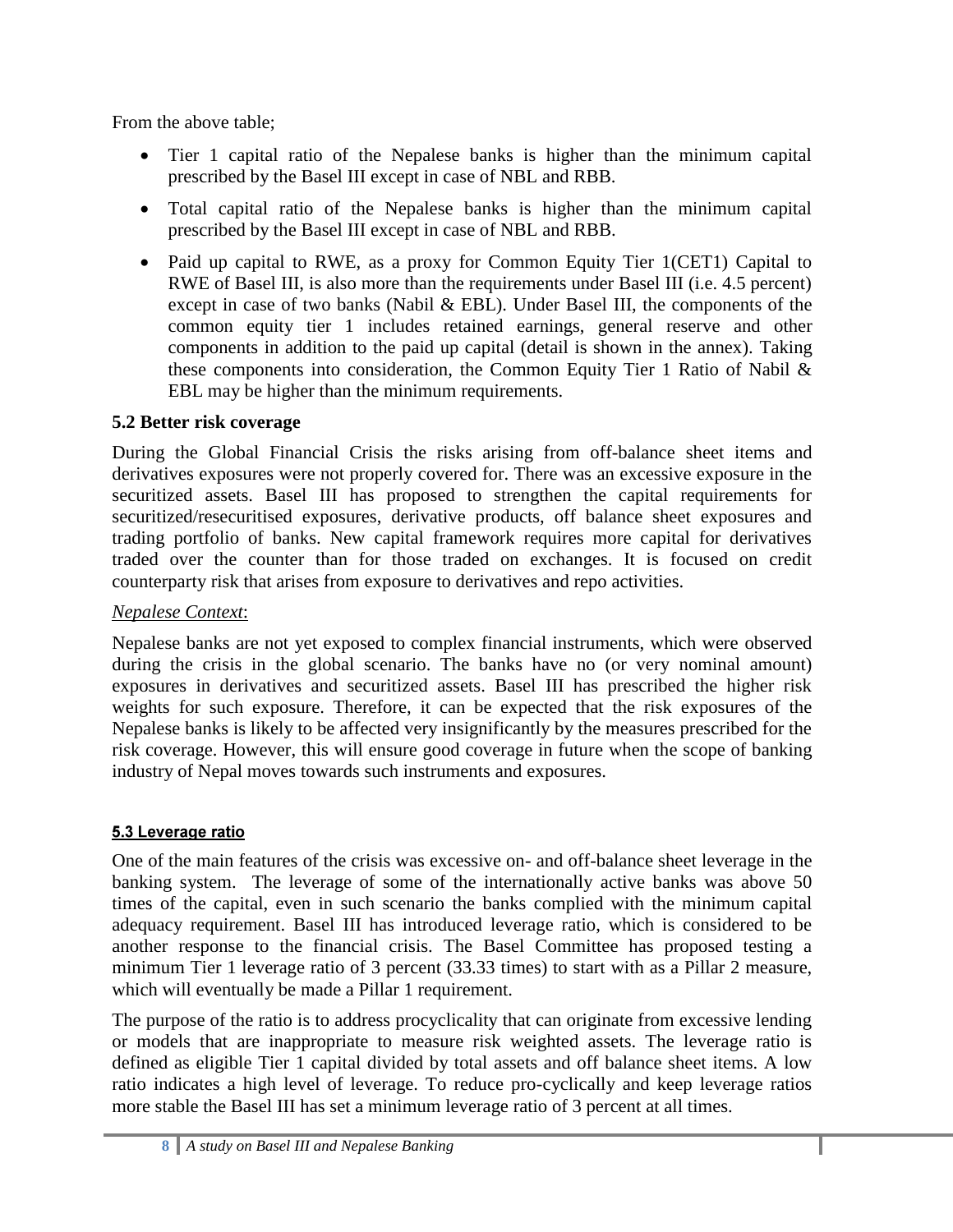Leverage ratio  $=$  Tier 1 Capital

Basel III has allowed the transition period for the buffer as;

| <b>Transition period</b> |                                  |                                              |  |                              |                                                |  |  |                                               |  |  |
|--------------------------|----------------------------------|----------------------------------------------|--|------------------------------|------------------------------------------------|--|--|-----------------------------------------------|--|--|
|                          | 2011                             | 2017<br>2013<br>2012<br>2014<br>2016<br>2015 |  |                              |                                                |  |  |                                               |  |  |
| Leverage Ratio           | <b>Supervisory</b><br>monitoring |                                              |  | Disclosure starts 1 Jan 2015 | <b>Parallel run</b><br>1 Jan 2013 – 1 Jan 2017 |  |  | <b>Migration</b><br>to<br>Pillar <sub>1</sub> |  |  |

#### *Nepalese Context*

There is no practice of regulatory monitoring of the leverage ratio in the Nepalese context. Basel III has prescribed the minimum leverage ratio of 3 percent. Offsite data shows that the leverage position of our Commercial Banks is better than the minimum proposed limit by the Basel III. Table no.2 below shows the leverage ratios of the banks compiled on the basis of quarterly offsite data.

#### **Table 2: Leverage Ratio**

|                | Mid July 2013 |                   |                      |                          |                               |                                            |  |  |
|----------------|---------------|-------------------|----------------------|--------------------------|-------------------------------|--------------------------------------------|--|--|
| S.N.           | <b>Bank</b>   | Tier 1<br>Capital | B/S<br><b>Assets</b> | Off B/S<br><b>Assets</b> | <b>Total</b><br><b>Assets</b> | Tier 1 to<br><b>Total Assets</b><br>$(\%)$ |  |  |
| 1              | <b>NBL</b>    | $-346$            | 72591                | 2845                     | 75436                         | $-0.46%$                                   |  |  |
| $\overline{c}$ | <b>RBB</b>    | 1115              | 102039               | 175                      | 102214                        | 1.09%                                      |  |  |
| 3              | <b>NABIL</b>  | 7315              | 77876                | 26410                    | 104286                        | 7.01%                                      |  |  |
| 4              | <b>NIBL</b>   | 7852              | 77697                | 23885                    | 101583                        | 7.73%                                      |  |  |
| 5              | <b>SCBL</b>   | 5013              | 46860                | 18094                    | 64954                         | 7.72%                                      |  |  |
| 6              | <b>HBL</b>    | 5541              | 62252                | 9188                     | 71440                         | 7.76%                                      |  |  |
| 7              | <b>NSBL</b>   | 3960              | 66103                | 10875                    | 76978                         | 5.14%                                      |  |  |
| 8              | <b>NBBL</b>   | 2451              | 24271                | 13657                    | 37929                         | 6.46%                                      |  |  |
| 9              | EBL           | 5449              | 66546                | 13965                    | 80510                         | 6.77%                                      |  |  |
| 10             | <b>BOK</b>    | 2983              | 33480                | 13763                    | 47242                         | 6.31%                                      |  |  |
| 11             | <b>NCCBL</b>  | 2160              | 26323                | 4987                     | 31310                         | 6.90%                                      |  |  |
| 12             | <b>NIC</b>    | 4831              | 48249                | 4031                     | 52279                         | 9.24%                                      |  |  |
| 13             | <b>LUBL</b>   | 2180              | 13699                | 2293                     | 15993                         | 13.63%                                     |  |  |
| 14             | <b>MBL</b>    | 2775              | 31281                | 2837                     | 34118                         | 8.13%                                      |  |  |
| 15             | <b>KBL</b>    | 2657              | 30155                | 3617                     | 33772                         | 7.87%                                      |  |  |
| 16             | <b>LXBL</b>   | 2569              | 31202                | 9717                     | 40919                         | 6.28%                                      |  |  |
| 17             | <b>SBL</b>    | 2646              | 35685                | 4450                     | 40135                         | 6.59%                                      |  |  |
| 18             | <b>ADBL</b>   | 15298             | 89450                | 7965                     | 97415                         | 15.70%                                     |  |  |
| 19             | <b>GBL</b>    | 3532              | 41070                | 13128                    | 54198                         | 6.52%                                      |  |  |
| 20             | <b>CTZBL</b>  | 2662              | 27060                | 7209                     | 34268                         | 7.77%                                      |  |  |

ı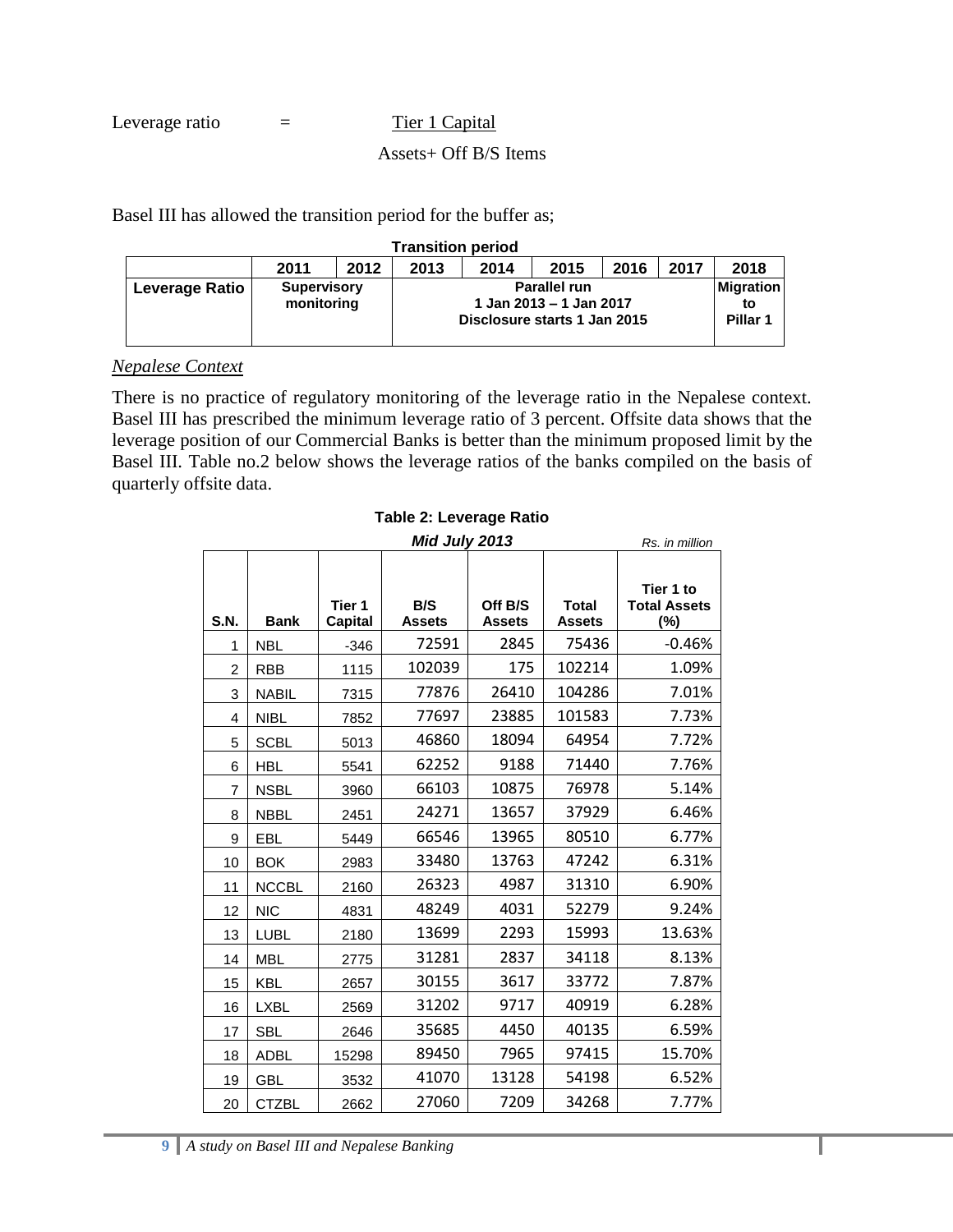| 21 | <b>PCBL</b>   | 3070 | 33335 | 5836  | 39172 | 7.84%  |
|----|---------------|------|-------|-------|-------|--------|
| 22 | <b>SUBL</b>   | 2437 | 27206 | 5814  | 33020 | 7.38%  |
| 23 | GrBL          | 2360 | 22407 | 2869  | 25276 | 9.34%  |
| 24 | <b>NMB</b>    | 2507 | 25735 | 5351  | 31086 | 8.06%  |
| 25 | <b>KIST</b>   | 2138 | 25575 | 2301  | 27875 | 7.67%  |
| 26 | <b>JBNL</b>   | 2256 | 16522 | 2977  | 19498 | 11.57% |
| 27 | MEGA          | 2660 | 18064 | 2176  | 20240 | 13.14% |
| 28 | <b>CTBN</b>   | 2096 | 12401 | 2801  | 15201 | 13.79% |
| 29 | <b>CIVIL</b>  | 2153 | 18533 | 11569 | 30102 | 7.15%  |
| 30 | <b>CCBL</b>   | 1223 | 13434 | 1979  | 15413 | 7.93%  |
| 31 | <b>SANIMA</b> | 2410 | 22932 | 2847  | 25779 | 9.35%  |

Source: Offsite, BSD, NRB

Calculation of leverage ratio as per Basel III framework may provide slightly different result from the above table due to specification and classification of assets and their provisioning. Major factor affecting the calculation are the components of tier 1 and the practice of netting the assets of the balance sheet.

#### <span id="page-12-0"></span>5.4 Capital conservation buffer

During the global financial crisis, it was observed that the banks were maintaining insufficient level of buffer capital above the minimum requirements. Banks were found to be distributing earnings even during the stress periods. Basel III requires the banks should maintain a capital conservation buffer of 2.5 percent of risk-weighted exposure in addition to the minimum requirements. Such buffer should consist of Common Equity Tier 1 (CET1). Therefore the Banks are effectively required to keep CET1 of 7 percent of risk-weighted exposure. Total Tier 1 capital would increase to 8.5 percent and total capital should be no less than 10.5 percent of risk-weighted exposure.

Transitional arrangement for implementation and phasing-in of a capital conservation buffer is from January 1, 2016 to January 1, 2019.

| (All dates are as of 1 January)           |      |      |  |                      |  |       |      |       |         |
|-------------------------------------------|------|------|--|----------------------|--|-------|------|-------|---------|
|                                           | 2011 | 2012 |  | $2013$   2014   2015 |  | 2016  | 2017 | 2018  | 2019    |
| <b>Capital Conservation</b><br>Buffer (%) |      |      |  |                      |  | 0.625 | 1.25 | 1.875 | $2.5\,$ |

| <b>Phase-in arrangements</b>             |  |
|------------------------------------------|--|
| $(\Lambda$ ll dates are as of 1 January) |  |

#### *Nepalese Context:*

Capital conservation buffer is an addition to the existing capital adequacy requirements. There will be a need of additional 2.5 percent capital buffer by 2019. Current level of our common equity and tier 1 ratio shows that most of the banks are maintaining the buffer above the capital requirement of Basel III. To maintain this buffer, it will not be difficult for Nepalese banks because the existing regulatory requirement (as per Basel II) is already on the higher side.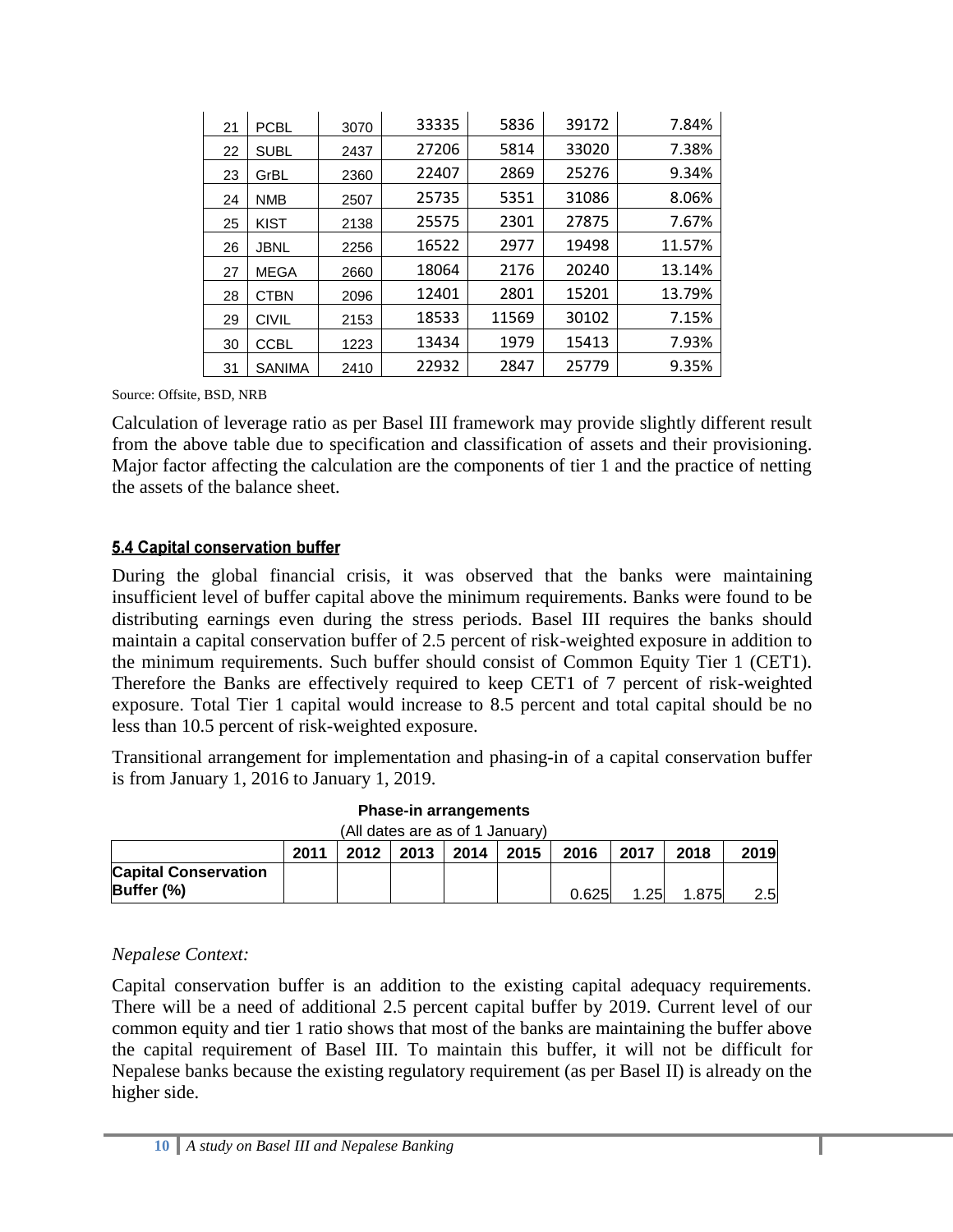## <span id="page-13-0"></span>5.5 Countercyclical buffer

Basel III introduced two capital buffers on top of the minimum. The second capital buffer is the countercyclical buffer. This buffer aims to ensure that banking sector capital requirements take account of the macro-prudential environment in which banks operate. The objective behind the buffer is to protect banks from system-wide risk because of excess credit growth as well as to ensure that a regular flow of credit is maintained in the economy even in stress in the financial sector. It also ensures the banking system has a buffer of capital to protect it against future potential losses.

It was the lesson from the crisis that the capital requirements should be able to respond to increased risk from credit boom. This buffer is introduced to increase the capital in banks during the periods of excess credit growth. For the implementation of this buffer each jurisdiction is considered to be responsible. Local jurisdictions and authorities are instructed to monitor credit growth and to assess system-wide risk. If local authorities find that systemwide risk increased, they can instruct banks to maintain the buffer. The basis for introducing the buffer can be a common guide (credit-to-GDP ratio) and use of judgment.

The limit of the buffer is in the range from 0 to 2.5 percent of risk-weighted assets. The extra capital at hand should be made up of Common Equity Tier 1.When the capital of the banks fall within this buffer range, Basel III has proposed to impose restriction on the distribution of staff bonus payments, share buy-backs and distributions to shareholders.

# *Nepalese Context:*

This buffer is also an addition to the existing CAR. To introduce the ratio, we should have a mechanism to monitor the credit growth of the banking sector. The buffer should be aligned with some indicators of credit growth. In developed countries, excessive credit growth can be taken as the indicator of systemic risk. However, in developing countries like Nepal, credit growth only may not be the symptom of risk. There is a need of a regular credit growth to utilize the resources in the productive sector. Therefore, in addition to the Credit to GDP ratio, the nature of the credit should be taken into consideration while introducing counter cyclical buffer. Moreover, dividend and bonus payout can be monitored for maintaining buffer.

# <span id="page-13-1"></span>5.6 Addressing systemic risk and interconnectedness

Global financial crisis taught an important lesson that excessive interconnectedness among systemically important banks transmits shocks across the financial system and economy as a whole. The banks, which are systemically important, should have loss absorbing capacity beyond the minimum standards. Therefore, it is necessary to regulate and supervise the systemically important financial institutions in a special manner. The globally systemically important financial institutions (SIFIs) should attract additional layer of regulatory capital. The framework suggests banks that qualify as globally important, to hold extra Common Equity Tier 1 capital between 1 percent and 2.5 percent of risk-weighted exposure. The framework has also proposed to improve the cross border coordination.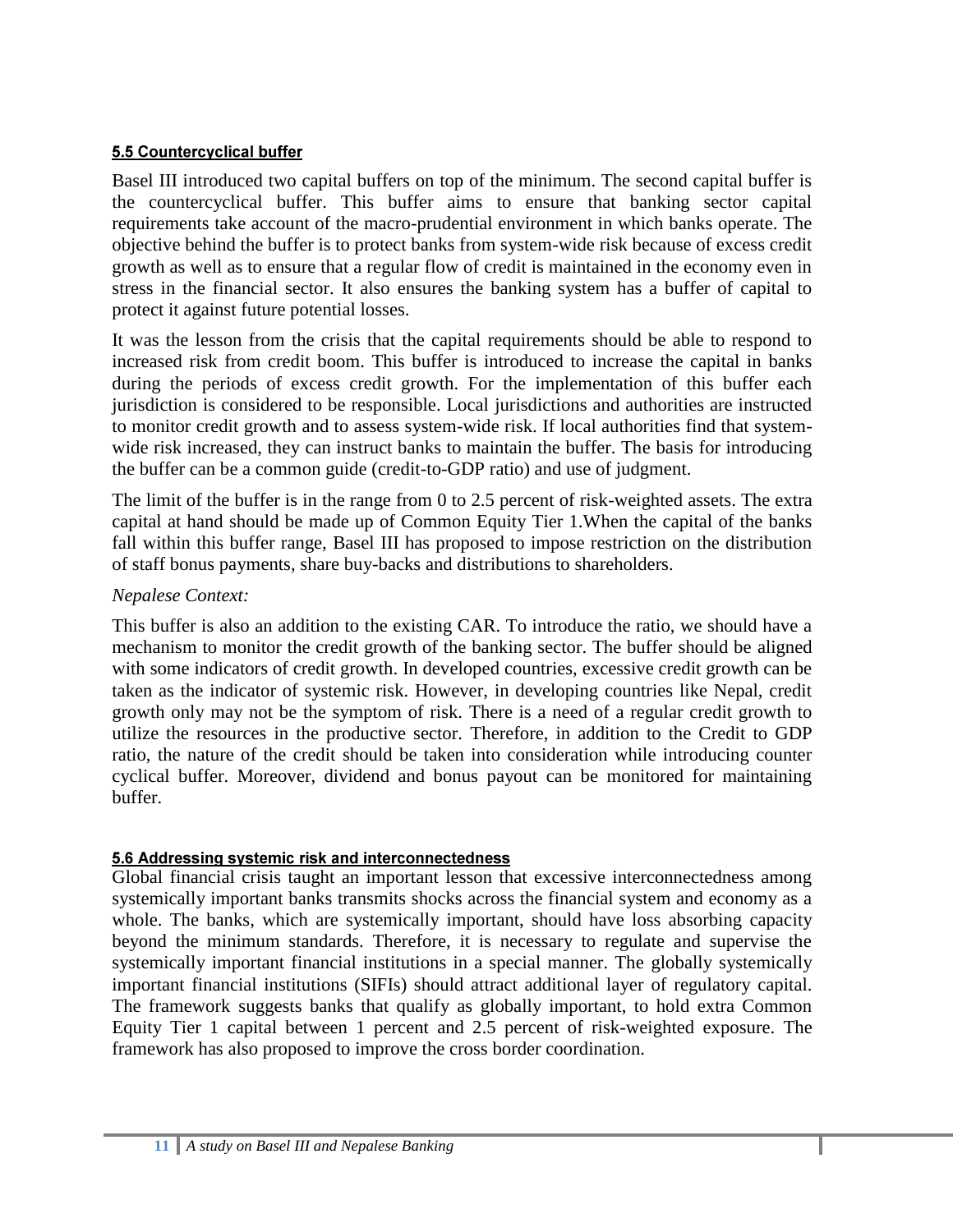# *Nepalese Context:*

There is no any possibility that any Nepalese bank will qualify as globally important one. However, national systemically important banks are required to increase capital requirements in the future. BCBS requires that, National authorities should establish a methodology for assessing the degree to which banks are systemically important in a domestic context. Defining criteria for SIFI may include; size, complexity, substitutability and interconnectedness. There is a need of classification of the banks on the basis of their systemic presence domestically. So mechanism should be developed to define SIFI in the Nepalese context and to regulate such institutions.

# <span id="page-14-0"></span>5.7 Basel III Liquidity Framework

Global financial crisis began with the liquidity problems in some banks. Many banks with adequate capital levels also experienced difficulties because of their poor practices in liquidity management. The banking system came under severe stress, which necessitated Central Banks' action for liquidity support. There were no internationally agreed measures (standards) for liquidity management. Regulations of Basel I and Basel II were concentrated mainly on capital regulation. But regulating capital was not sufficient for the successful operation of the banks. The crisis taught another lesson that liquidity and solvency are deeply interrelated. Importance of robust liquidity risk management was felt necessary during the crisis.

BCBS issued guidelines, "Basel III: International framework for liquidity risk measurement, standards and monitoring (December 2010). BCBS has established some principles for Sound Liquidity Risk Management and Supervision. In addition to the principles, Basel III introduced two ratios for liquidity monitoring and management in banks;

- Liquidity Coverage Ratio (LCR)
- Net Stable Funding Ratio (NSFR)

# <span id="page-14-1"></span>5.7.1 Liquidity Coverage Ratio (LCR)

LCR is introduced to promote short-term resilience by requiring sufficient high-quality liquid assets to survive acute stress lasting for 30 calendar days. Stock of high quality liquid assets is classified in two levels; Level 1 assets and Level 2 assets. Level 2 assets are considered to be lower quality than Level 1 assets whereas Level 1 assets are considered at 100 percent of market value when estimating the total stock. Level 2 assets, on the other hand, are considered at maximum 85 percent of market value.

LCR = Stock of high quality liquid assets Total net cash outflow over 30-day period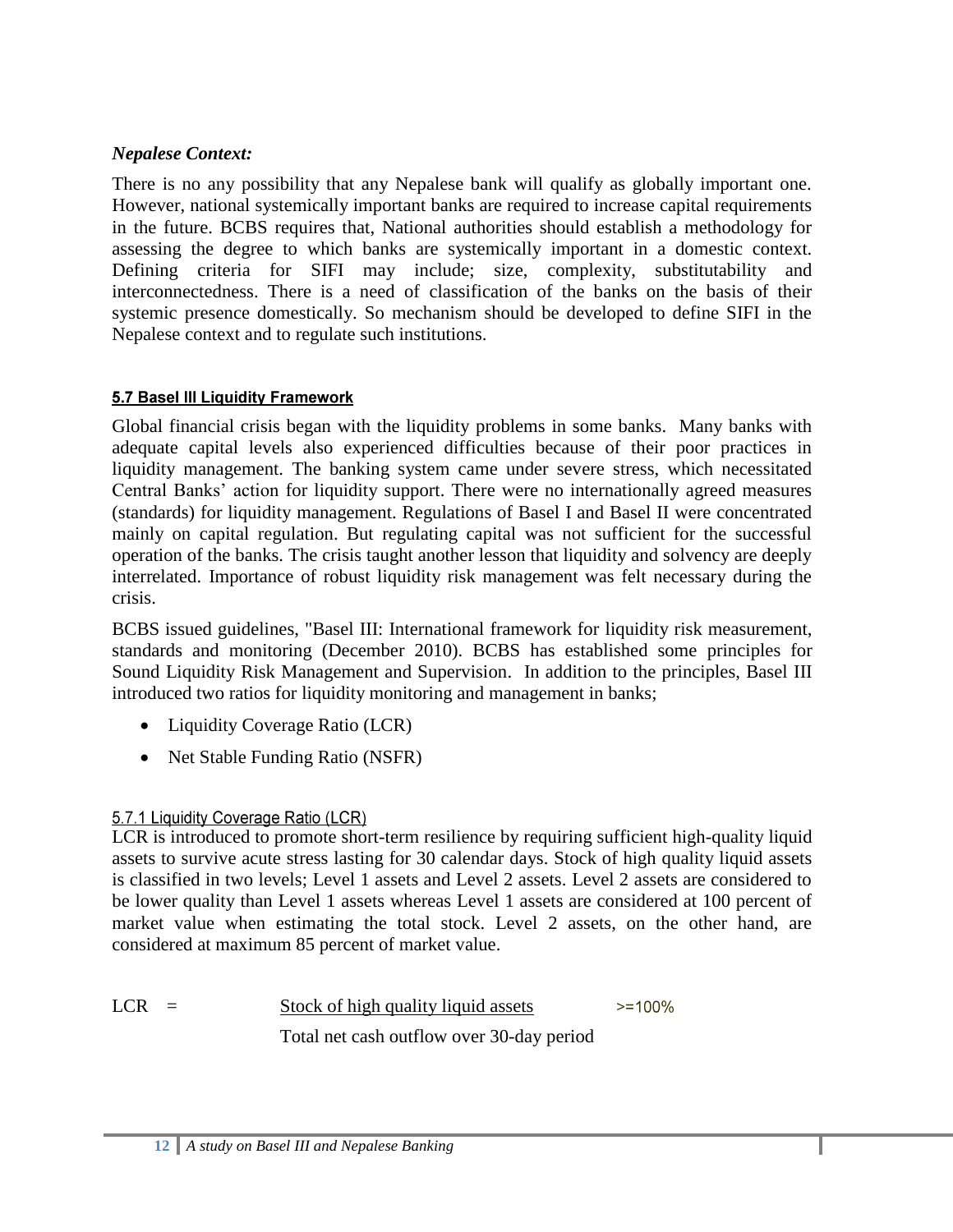The bank which maintains the ratio more than hundred percent during the short period of time is considered to be the sound bank in terms of short-term liquidity.

# <span id="page-15-0"></span>5.7.2 Net Stable Funding Ratio (NSFR)

It is aimed at promoting resilience over longer term through incentives for banks to fund activities with more stable sources of funding. The ratio is developed to address the maturity mismatch between liabilities and assets in the financial sector and to make sure that banks have sufficient stable funding to withstand a yearlong liquidity crisis.

Available amount of stable funding

Required amount of stable funding >=100%

Basel III requires the ratios to be more than 100%. In addition to the ratios, there are other monitoring tools such as;

- Contractual maturity mismatch
- Concentration of funding
- Available unencumbered assets
- LCR by significant currency
- Market related monitoring tools

Basel III has prescribed the transition phase for the implementation of liquidity requirements;

|                                           | (all dates are as of 1 January)        |      |      |      |                                  |      |      |                                  |  |  |
|-------------------------------------------|----------------------------------------|------|------|------|----------------------------------|------|------|----------------------------------|--|--|
|                                           | 2011                                   | 2012 | 2013 | 2014 | 2015                             | 2016 | 2017 | 2018                             |  |  |
|                                           |                                        |      |      |      |                                  |      |      |                                  |  |  |
| Liquidity<br>coverage<br>ratio            | <b>Observation</b><br>period<br>begins |      |      |      | Introduce<br>minimum<br>standard |      |      |                                  |  |  |
| <b>Net stable</b><br>funding ratio period | Observation<br>begins                  |      |      |      |                                  |      |      | Introduce<br>minimum<br>standard |  |  |

# **Transition Phase**

Observation of both liquidity ratios begins from 2011. Basel III requires that the minimum standard for Liquidity coverage ratio should be initiated from January 2015. Similarly Net Stable Funding Ratio should be initiated from 2018.

# *Nepalese Context*

Nepal Rastra Bank has developed its own liquidity-monitoring framework for the short-term liquidity monitoring of the banks. The ratio defined in the framework is very similar to the Liquidity Coverage Ratio (LC Ratio) of the Basel III. Effective implementation of the framework is necessary to cover this aspect.

For the long term liquidity monitoring, mechanism to monitor Net Stable Funding Ratio (NSFR) has to be developed.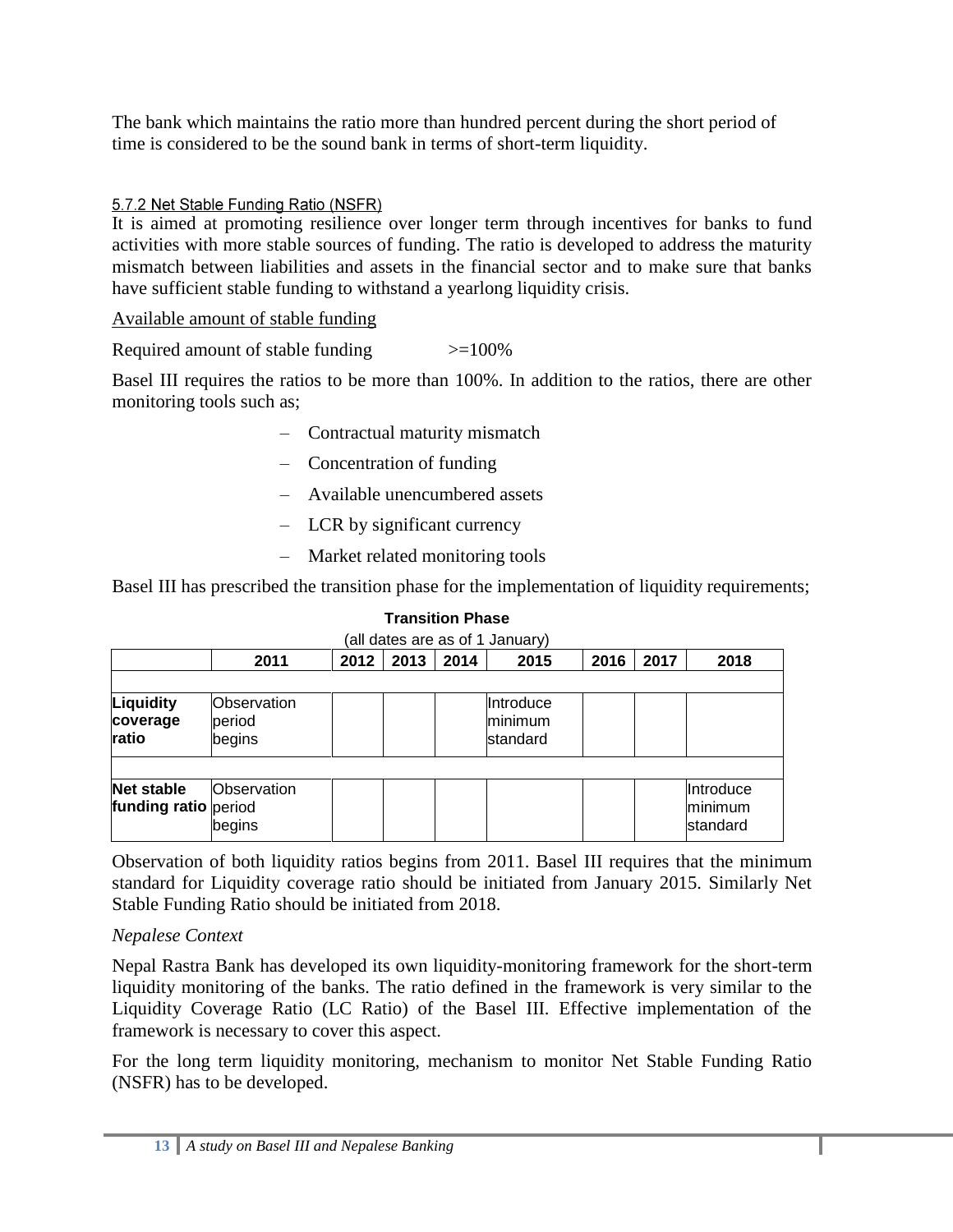## <span id="page-16-0"></span>5.8 Disclosure

Basel III has issued some guidelines to strengthen the disclosure requirements. The disclosure comprises the following elements:

- A full reconciliation of all regulatory capital elements back to the balance sheet in the audited financial statements
- Separate disclosure of all regulatory adjustments and the items not deducted from CET1 because of the threshold deductions
- A description of all limits and minima, identifying the positive and negative elements of capital to which the limits and minima apply – primarily the relevant minimum requirements on total regulatory capital and its components and any boundaries around regulatory deductions
- A description of the main features of capital instruments issued
- A comprehensive explanation of the methods used to calculate any ratios that have not been defined, or are not required, by the regulatory framework, but which involve the components of regulatory capital (for example, 'Equity Tier 1', 'Core Tier 1' or 'Tangible Common Equity' ratios)
- The full terms and conditions of all instruments included in regulatory capital to be published on the relevant bank's website
- The specific components of capital that are benefiting from transitional arrangements

In the Nepalese context, some of the provisions presented above are already in place. The new provisions regarding disclosures should be incorporated in the new capital framework together with strengthening the supervisory role towards monitoring and adjusting the disclosures, which is imperative for safety and soundness of financial sector.

# <span id="page-16-1"></span>**6.0 Impact of Basel III**

NRB Strategic plan 2012-16 has spelled out about the beginning of implementation of Basel III by 2015. Basel III has increased the capital and liquidity requirements for the banks. Such increase in capital and liquidity is likely to bring some impacts in the financial sector as well as economy as a whole. The Macroeconomic Assessment Group (MAG) of the Financial Stability Board (FSB) and Basel Committee on Bank Supervision (BCBS) has concluded that one percentage point increase in the ratio of capital to risk-weighted assets results in a median increase in bank lending spreads of approximately 15 basis points. On December 17, 2010, the Basel Committee released a report on the likely macroeconomic impact of Basel III. It indicated that full compliance with Basel III is likely to result in a small dip in real GDP growth. The OECD estimates that the implementation of Basel III will decrease annual GDP growth by 0.05-0.15 percent. There is no such study carried out in the Nepalese context. Simply, we can explain the possible impact of Basel III in capital, liquidity and profitability of the banks as;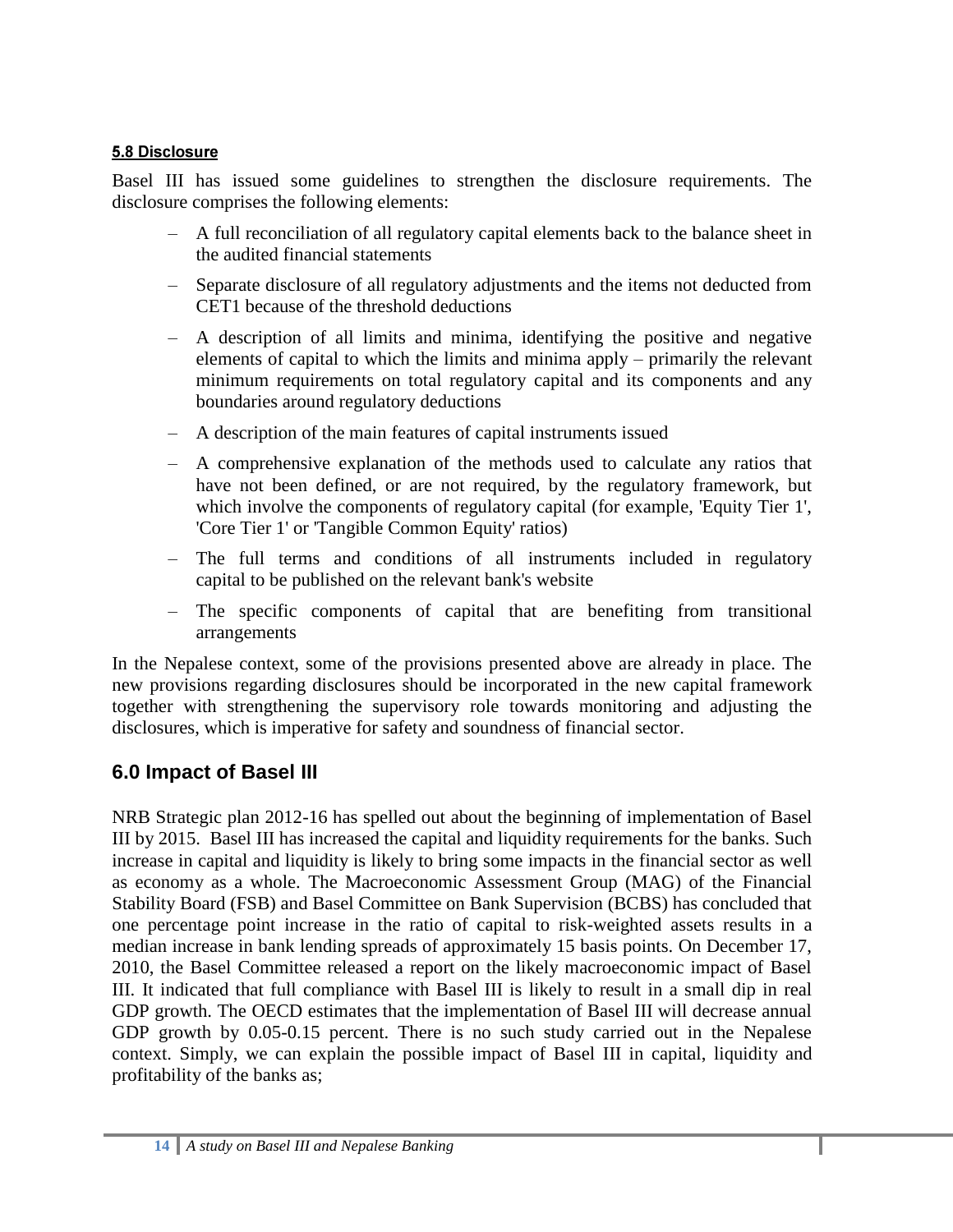## **Capital**

- Nepalese banks have very low (almost negligible) level of exposures in trading book, securitized instruments and derivatives. Therefore, there is very minimum probability of increase in risk assets as a result of implementation of Basel III.
- Regulatory Minimum capital requirements are already higher than the global minimum requirements prescribed by Basel II. At present, minimum capital requirement of 6 percent for Tier 1 and 10 percent total capital, which are higher by 2 percentage points as compared to the Basel II requirements.
- However, if Nepal Rastra Bank requires bank to increase capital buffers subsequently by 2.5 percent for each of the buffers, Nepalese banks will have the burden of increasing capital by 2.5-5% in addition to the present level of minimum requirements.
- Paid up capital, general reserve and retained earnings are the components of common equity tier 1 (CET1) capital under Basel III. Paid up capital of the most of the Nepalese banks are already higher than the CET1 ratio of prescribed by Basel III.
- Introducing both capital conservation buffers, countercyclical buffer and initiating new capital adequacy requirements as per Basel III will need a rigorous exercise in Nepal.

# **Liquidity**

- Some liquidity indicators like; CRR (5 percent), SLR (12 percent), CCD Ratio (80 percent) and net liquid assets to total deposit ratio (20 percent) are already in place. All these requirements are mandatory. Moreover, the liquidity-monitoring framework, which is very similar to LC Ratio of Basel III, is under implementation process. All of the banks are maintaining NRB liquidity requirements at present.
- Initiating new liquidity requirement as per Basel III will not be a very new and complex issue in the context of Nepal. However, some exercise is necessary to initiate the Net Stable Funding Ratio (NSFR).

#### **Earning**

- Studies have concluded that Implementing Basel III will have an impact of profitability of the banks. Such studies show that Basel III would reduce return on equity (RoE) for the average bank by about 4 percentage points in Europe and about 3 percentage points in the United States (McKinsey & Company).
- In case of Nepal, the impact of Basel III in earning is likely to be less than that of Europe (4 percent) and USA (3 percent) since there will not be a significant level of additional capital requirements for the securitized assets, derivatives and trading portfolios.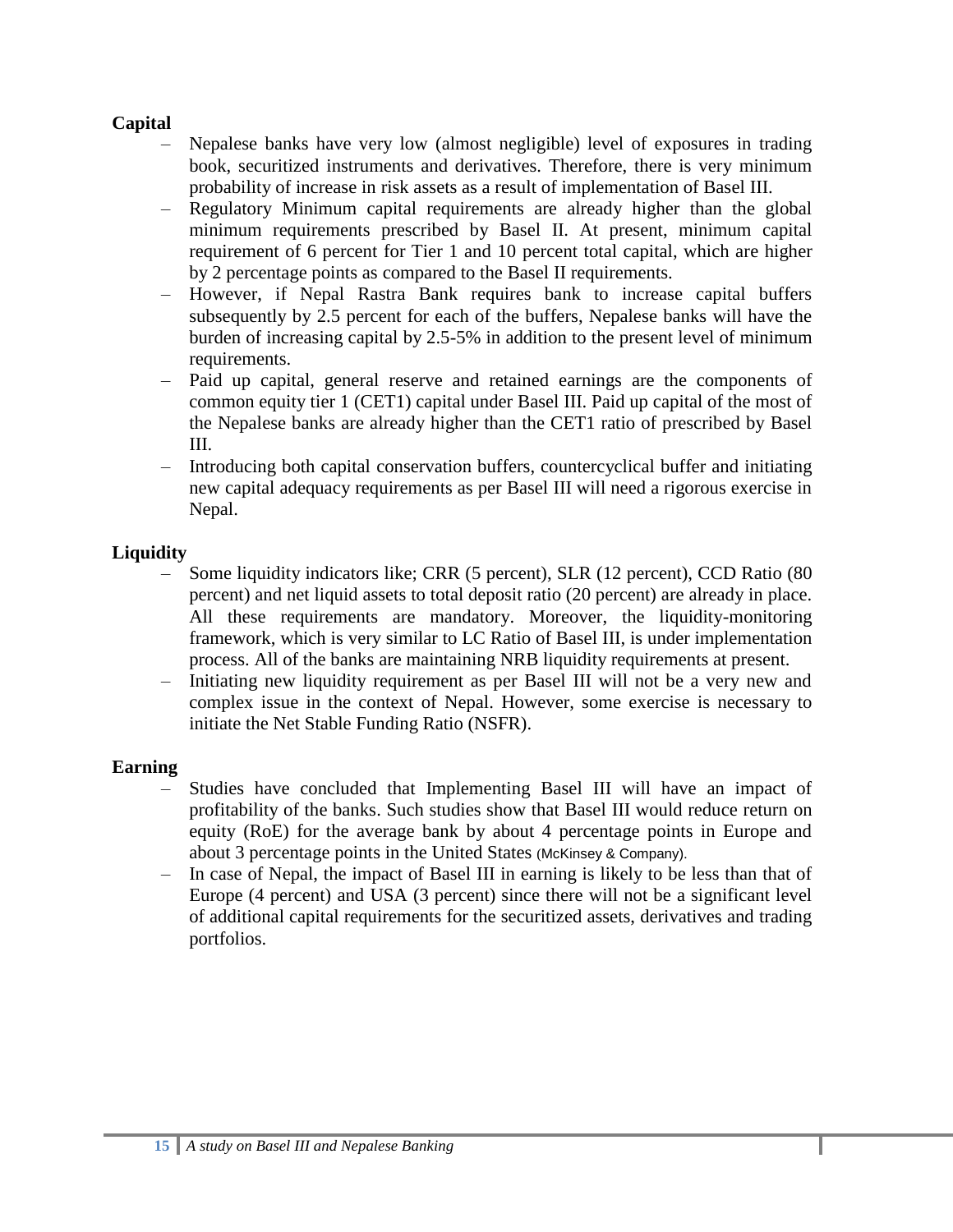## <span id="page-18-0"></span>**7.0 Conclusion and Recommendations**

# <span id="page-18-1"></span>**7.1 Conclusion**

Global financial crisis highlighted the need of Basel III. Basel Committee on Banking Supervision (BCBS) issued "Basel III: A global regulatory framework for more resilient banks and banking systems" in December 2010. Basel III has some micro-prudential elements so that risk is managed in each individual institution; and macro-prudential overlay that will take care of issues relating to the systemic risk. Micro-prudential regulation under Basel III includes the definition of capital, its quality, and quantity and risk coverage. Similarly macro-prudential elements of Basel III include capital conservation buffer, countercyclical capital buffer, and too-big-to-fail problem. Basel III has set its objectives to improve the shock absorbing capacity of each and every individual bank as the first order of defense. In addition to the measures, the efforts are directed to ensure the banking system as a whole does not weaken and its spillover impact on the real economy is minimized.

From the study of major components of Basel III and its implementation in Nepal, major observations/findings are;

- Common Equity Tier 1(CET1) ratio, Tier 1 capital ratio and total capital ratios of the Nepalese banks found to be higher than the minimum capital determined by the Basel III taking in to consideration the inherent risk in Nepalese banking sector.
- The risk exposure of the Nepalese banks is likely to be affected very insignificantly by the measures prescribed by the Basel III. Nepalese banks are not yet exposed to complex financial instruments like derivatives and securitized assets. However, as the market gains maturity, these measures would be more relevant.
- The leverage position of our Commercial Banks complied on the basis of offsite data is higher than the minimum prescribed limit (i.e.3 percent).
- There will be the need of additional capital for buffers like capital conservation buffer (2.5 percent) and countercyclical buffer. There is a transition arrangement for the implementation. Data shows that the banks are in buffer since we've already higher level of capital requirements.
- Implementation of liquidity monitoring framework is necessary for the development and implementation of the liquidity requirements under Basel III.

Nepalese banking system has not yet achieved the level of development and advancement of international standard. There are number of shortcomings and limitations in the system like; absence of credit rating practices, absence of internal rating of credit by banks, weak corporate governance, absence of strong macro-prudential measures and regulatory compliance. There will be a need of increased level of capital and liquidity after implementation of the Basel III. Implementing new capital and liquidity requirements as prescribed under Basel III will not be very complex issue in the context of Nepal. Moreover, there is sufficient period of transition arrangement as given. But there is a need of a timely development and issuance of regulation for the effective implementation of Basel III capital regulations in Nepal.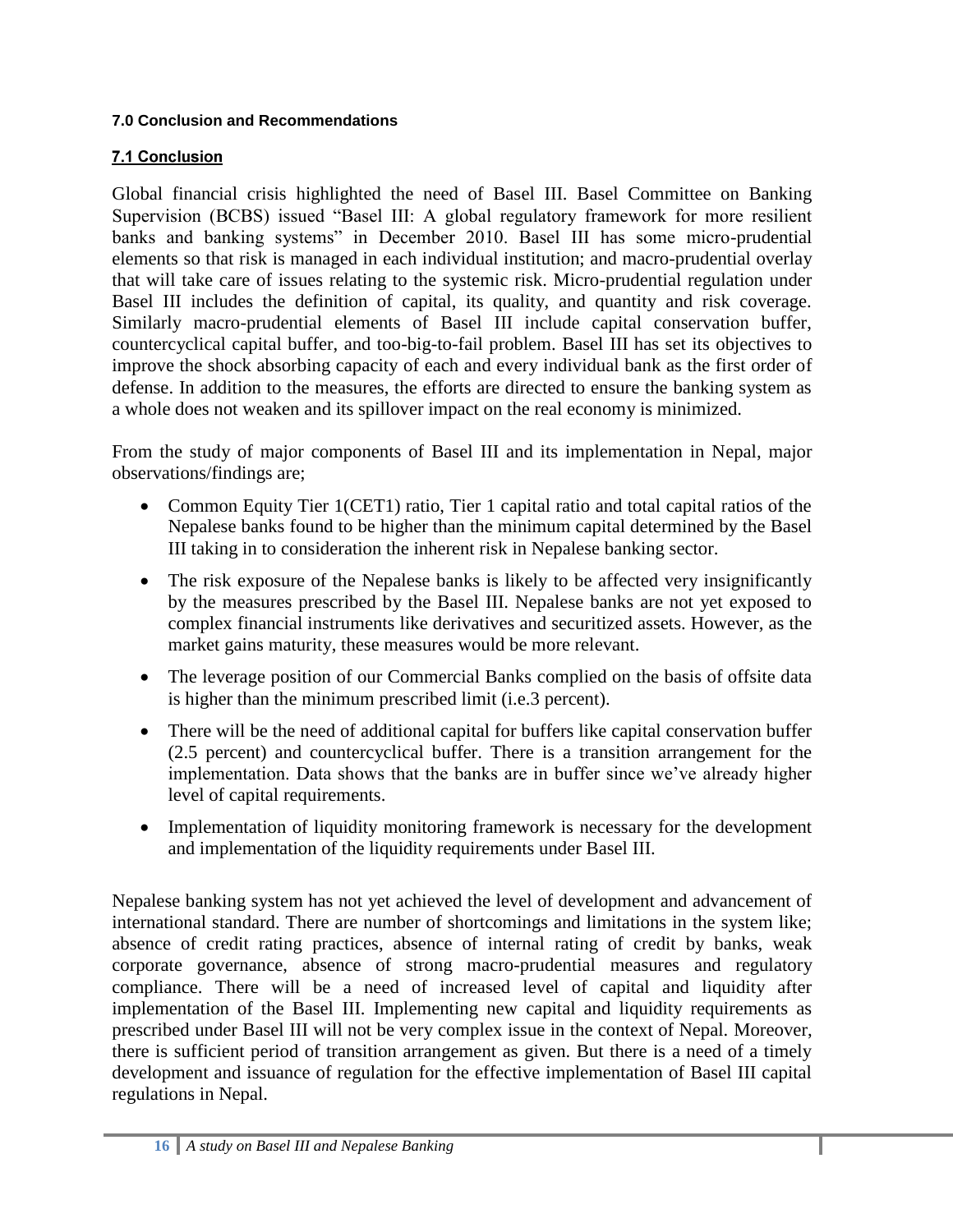## <span id="page-19-0"></span>7.2 Recommendations

Some recommendations are presented below, which can be the foundation for the development and implementation of Basel III capital regulations in Nepal.

- To form a committee/working group for the development of Basel III capital adequacy framework comprising members from Banks & Financial Institutions Regulation Department, Bank Supervision Department and Nepal Bankers Association.
- $\triangleright$  To define the timeframe (at least 3 months) for the development of the framework.
- $\triangleright$  To provide knowledge and skills for drafting the framework.
- $\triangleright$  To conduct several interactions and discussion on the Basel III among all the stakeholders.

ı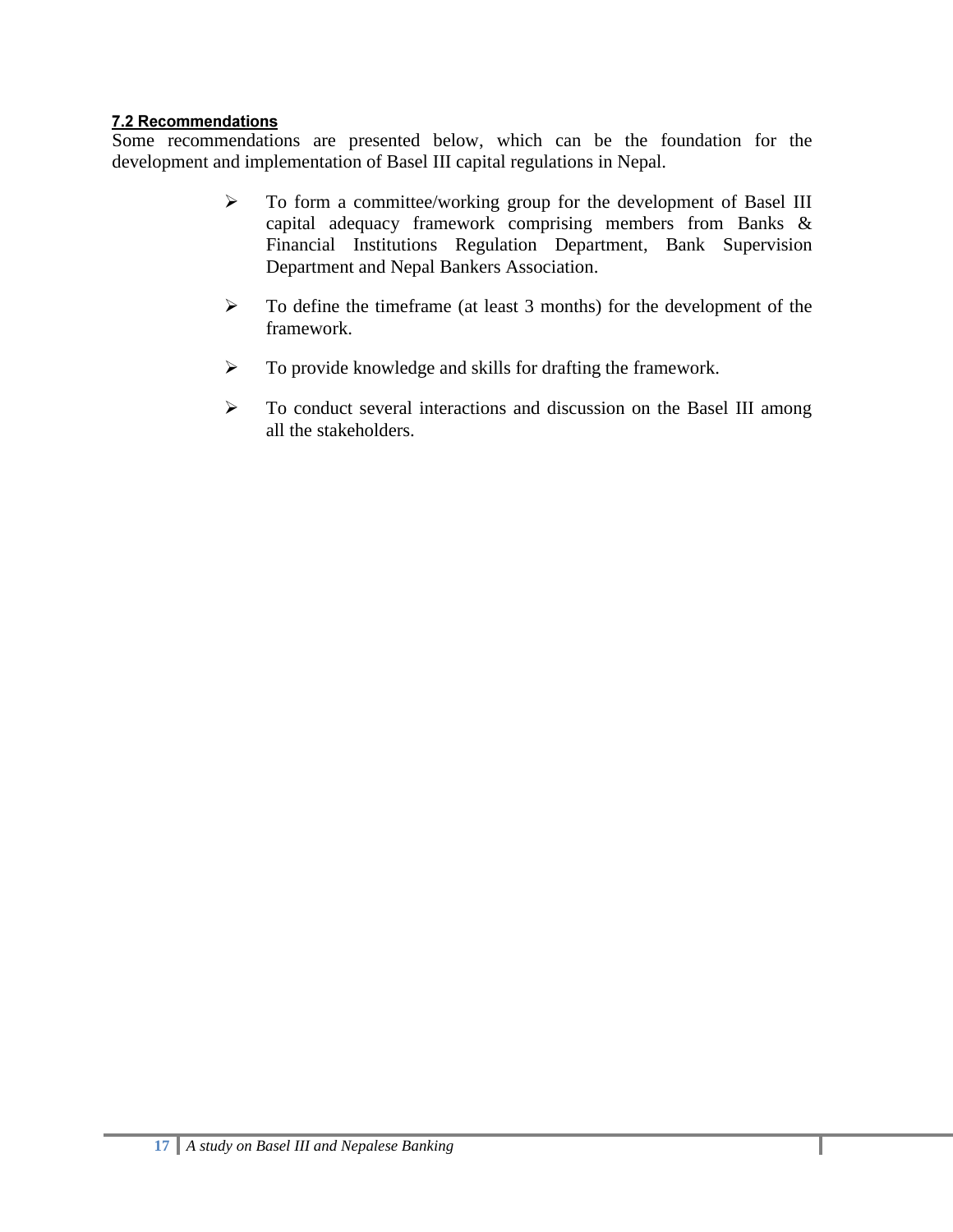#### **Annex 1 BASEL III in Nepal Transition Period**

|                                                              |                                                                     |                                                                   | Mid July)                                                              |                                               |            |                                  |                    |                             |
|--------------------------------------------------------------|---------------------------------------------------------------------|-------------------------------------------------------------------|------------------------------------------------------------------------|-----------------------------------------------|------------|----------------------------------|--------------------|-----------------------------|
|                                                              | 2012                                                                | 2013                                                              | 2014                                                                   | 2015                                          | 2016       | 2017                             | 2018               | 2019                        |
| Minimum Common Equity<br><b>Capital Ratio</b>                |                                                                     |                                                                   |                                                                        | 4.00%                                         | 4.50%      | 4.50%                            | 4.50%              | 4.50%                       |
| <b>Capital Conservation Buffer</b>                           | 1%                                                                  |                                                                   |                                                                        | 1.00%                                         | 1.25%      | 1.50%                            | 2.00%              | 2.50%                       |
| Minimum common equity<br>plus capital conservation<br>buffer |                                                                     |                                                                   |                                                                        | 5.00%                                         | 5.75%      | 6.00%                            | 6.50%              | 7.00%                       |
| Minimum Tier 1 Capital                                       | 6%                                                                  |                                                                   |                                                                        | 6.00%                                         | 6.50%      | 7.00%                            | 7.00%              | 7.00%                       |
| Minimum Total Capital                                        | 10%                                                                 |                                                                   |                                                                        | 10.00%                                        | 10.00%     | 10.00%                           | 10.00%             | 10.00%                      |
| Minimum Total Capital plus<br><b>conservation buffer</b>     |                                                                     |                                                                   |                                                                        |                                               |            |                                  |                    |                             |
|                                                              |                                                                     | Draft                                                             | Regulations<br>on                                                      | 11.00%                                        | 11.25%     | 11.50%                           | 12.00%             | 12.50%                      |
| <b>Counter Cyclical Buffers</b>                              |                                                                     | Implementation<br>Basel<br>$\mathbf{III}$<br>Regulations in Nepal | οf<br>Capital                                                          | Introduce<br>minimum<br>standard              | $0 - 2.5%$ | $0 - 2.5%$                       | $0 - 2.5%$         | $0 - 2.5%$                  |
| Leverage Ratio                                               |                                                                     |                                                                   | <b>Offsite Monitoring</b><br>Introduce<br>3.00%<br>minimum<br>standard |                                               |            |                                  |                    | Migration<br>to<br>Pillar 1 |
| Liquidity coverage ratio                                     | Liquidity<br>Monitoring<br>Framework<br>Developed and<br>Introduced |                                                                   |                                                                        | Review<br>Existing<br>Framework               | LCR 100%   | <b>LCR</b><br>100%               | <b>LCR</b><br>100% | <b>LCR</b><br>100%          |
| Net stable funding ratio                                     |                                                                     |                                                                   |                                                                        | <b>Observation and Parallel</b><br><b>Run</b> |            | Introduce<br>minimum<br>standard | Implemented        |                             |

#### **Note:**

- Above table presents the time frame for the development and implementation of each of the components of Basel III. The timeframe for the implementation is based on the current status of capital assessment in Nepal, period for developing new guidelines and implementation of Basel III before (not later than) the time schedule prescribed by the main document of Basel III.
- Minimum Common Equity Ratio is to be introduced in 2015 and gradually it'll be increased to 4.50% by 2016.
- Capital conservation buffer shall be increased to 2.50% by 2019. At present, there is a buffer requirement of 1% for the banks. This buffer will be changed into capital conservation buffer by 2015 and gradually increased.
- Minimum Capital adequacy ratios; Tier 1 and total capital are 6% and 10% of RWE. By 2016, such Tier 1 and total capital shall be increased to 7% and 10% of RWE respectively (including capital conservation buffers).
- Counter cyclical buffers shall be introduced on the basis of the parameters defined by the new framework. Such buffers may be 0-2.5% of the RWE, on the basis of credit growth and other defined parameters.
- Leverage ratio shall be introduced in 2015 and it'll be made pillar 1 ratio in 2019.
- Liquidity monitoring framework has been developed and implemented. It includes the liquidity ratio very similar to the Liquidity Coverage Ratio of Basel III. The framework will be revised to make it Liquidity Coverage Ratio in 2015.
- Monitoring framework for Net stable funding ratio shall be developed and implemented by 2017.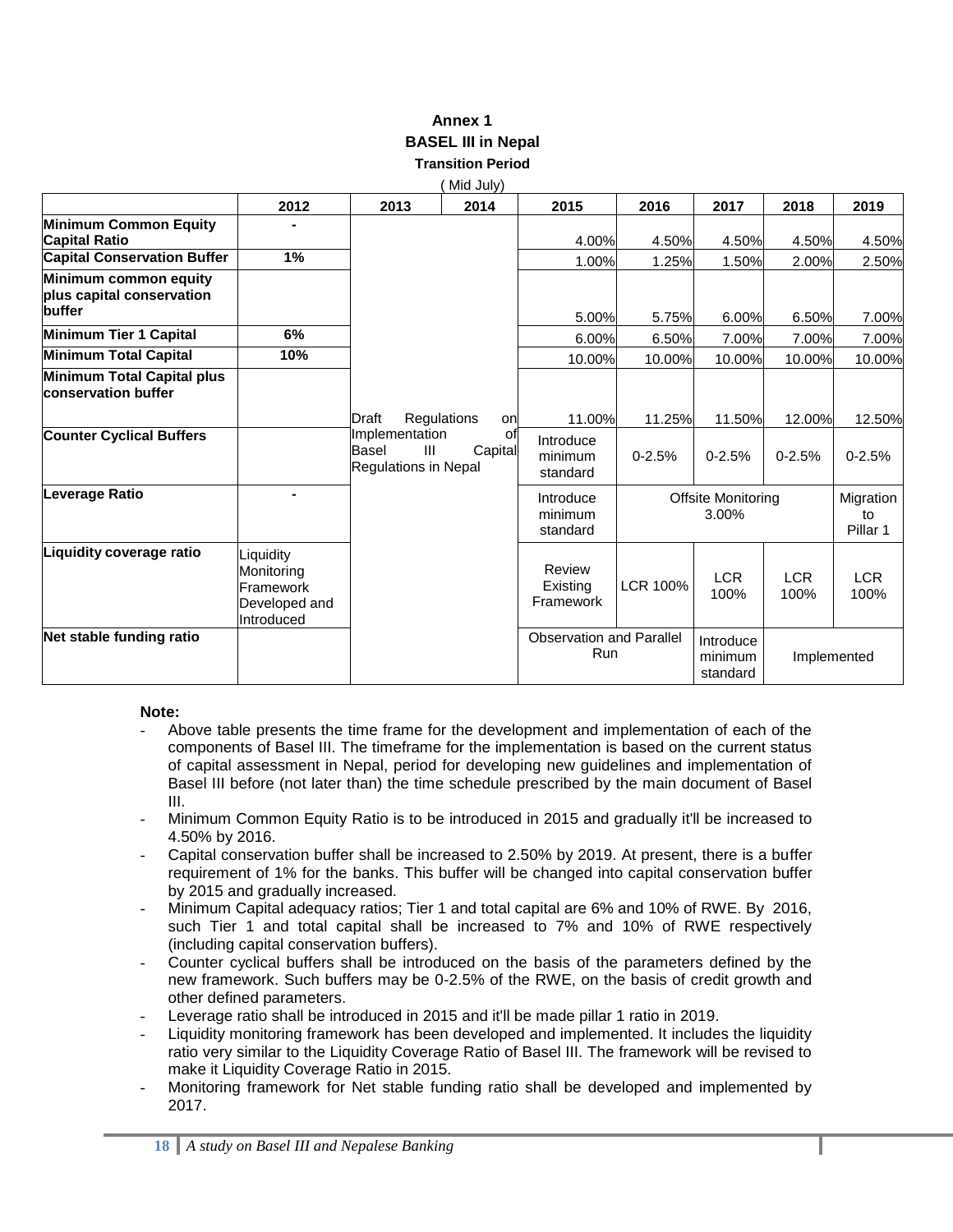#### **Annex 2**

#### **Criteria for classification as common shares for regulatory capital purposes**

- 1. Represents the most subordinated claim in liquidation of the bank.
- 2. Entitled to a claim on the residual assets that is proportional with its share of issued capital, after all senior claims have been repaid in liquidation (ie has an unlimited and variable claim, not a fixed or capped claim).
- 3. Principal is perpetual and never repaid outside of liquidation (setting aside discretionary repurchases or other means of effectively reducing capital in a discretionary manner that is allowable under relevant law).
- 4. The bank does nothing to create an expectation at issuance that the instrument will be bought back, redeemed or cancelled nor do the statutory or contractual terms provide any feature which might give rise to such an expectation.
- 5. Distributions are paid out of distributable items (retained earnings included). The level of distributions is not in any way tied or linked to the amount paid in at issuance and is not subject to a contractual cap (except to the extent that a bank is unable to pay distributions that exceed the level of distributable items).
- 6. There are no circumstances under which the distributions are obligatory. Nonpayment is therefore not an event of default.
- 7. Distributions are paid only after all legal and contractual obligations have been met and payments on more senior capital instruments have been made. This means that there are no preferential distributions, including in respect of other elements classified as the highest quality issued capital.
- 8. It is the issued capital that takes the first and proportionately greatest share of any losses as they occur. Within the highest quality capital, each instrument absorbs losses on a going concern basis proportionately and *pari passu* with all the others.
- 9. The paid in amount is recognised as equity capital (ie not recognised as a liability) for determining balance sheet insolvency.
- 10. The paid in amount is classified as equity under the relevant accounting standards.
- 11. It is directly issued and paid-in and the bank can not directly or indirectly have funded the purchase of the instrument.
- 12. The paid in amount is neither secured nor covered by a guarantee of the issuer or related entity or subject to any other arrangement that legally or economically enhances the seniority of the claim.
- 13. It is only issued with the approval of the owners of the issuing bank, either given directly by the owners or, if permitted by applicable law, given by the Board of Directors or by other persons duly authorised by the owners.
- 14. It is clearly and separately disclosed on the bank's balance sheet.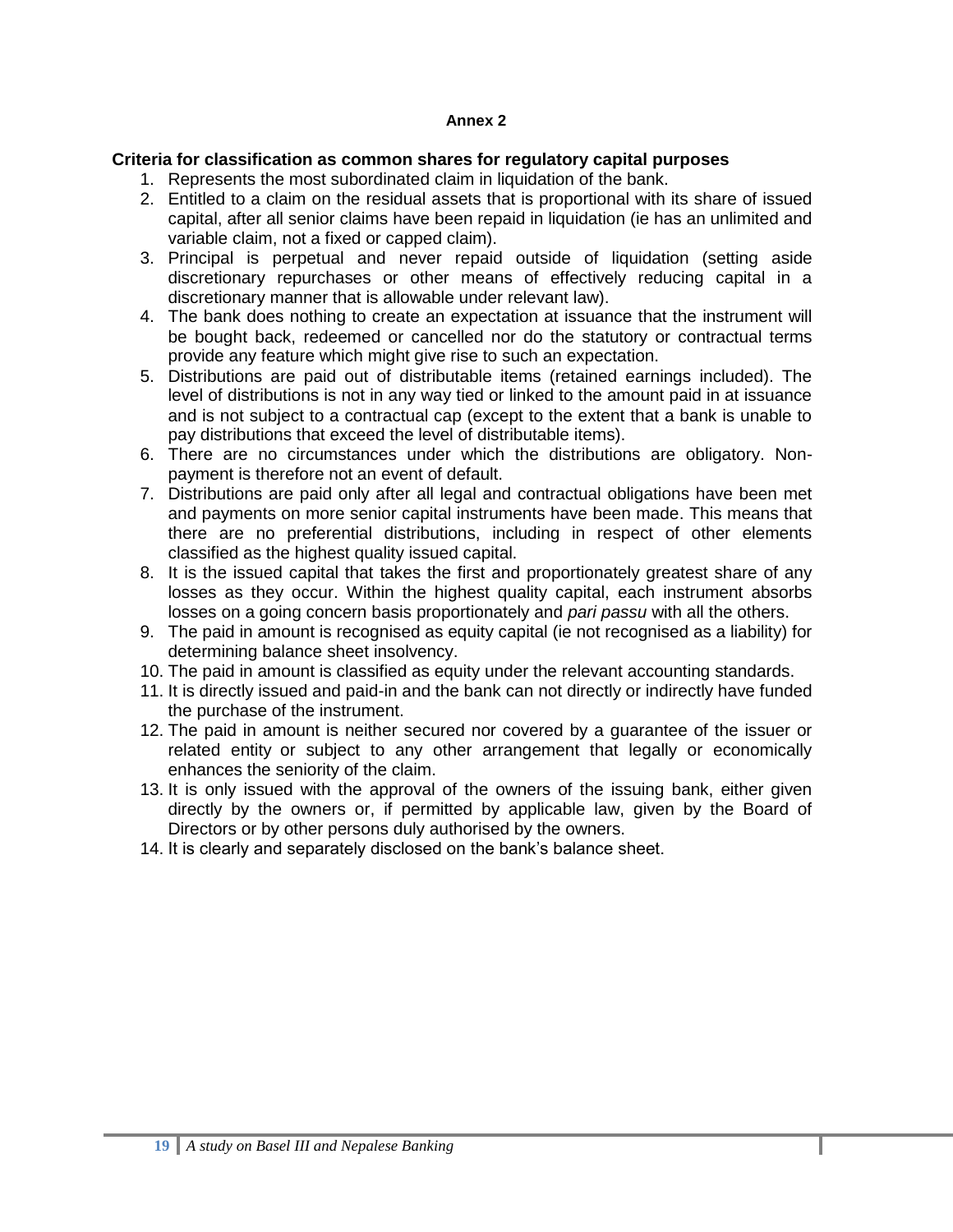#### Annex 3

## **Criteria for inclusion in Additional Tier 1 capital**

- 1. Issued and paid-in
- 2. Subordinated to depositors, general creditors and subordinated debt of the bank
- 3. Is neither secured nor covered by a guarantee of the issuer or related entity or other arrangement that legally or economically enhances the seniority of the claim vis-à-vis bank creditors
- 4. Is perpetual, ie there is no maturity date and there are no step-ups or other incentives to redeem.
- 5. May be callable at the initiative of the issuer only after a minimum of five years:
	- a. To exercise a call option a bank must receive prior supervisory approval; and
	- b. A bank must not do anything which creates an expectation that the call will be exercised; and
	- c. Banks must not exercise a call unless:
		- They replace the called instrument with capital of the same or better quality
		- and the replacement of this capital is done at conditions which are
		- Sustainable for the income capacity of the bank; or
		- The bank demonstrates that its capital position is well above the minimum capital requirements after the call option is exercised.
- 6. Any repayment of principal (eg through repurchase or redemption) must be with prior supervisory approval and banks should not assume or create market expectations that supervisory approval will be given
- 7. Dividend/coupon discretion:
	- a. the bank must have full discretion at all times to cancel distributions/payments
	- b. cancellation of discretionary payments must not be an event of default
	- c. banks must have full access to cancelled payments to meet obligations as they fall due
	- d. cancellation of distributions/payments must not impose restrictions on the bank except in relation to distributions to common stockholders.
- 8. Dividends/coupons must be paid out of distributable items
- 9. The instrument cannot have a credit sensitive dividend feature, that is a dividend/coupon that is reset periodically based in whole or in part on the banking organisation's credit standing.
- 10. The instrument cannot contribute to liabilities exceeding assets if such a balance sheet test forms part of national insolvency law.
- 11. Instruments classified as liabilities for accounting purposes must have principal loss absorption through either
	- (i) conversion to common shares at an objective pre-specified trigger point or
	- (ii) a write-down mechanism which allocates losses to the instrument at a prespecified trigger point. The write-down will have the following effects:
		- a. Reduce the claim of the instrument in liquidation;
		- b. Reduce the amount re-paid when a call is exercised; and
		- c. Partially or fully reduce coupon/dividend payments on the instrument.
- 12. Neither the bank nor a related party over which the bank exercises control or significant influence can have purchased the instrument, nor can the bank directly or indirectly have funded the purchase of the instrument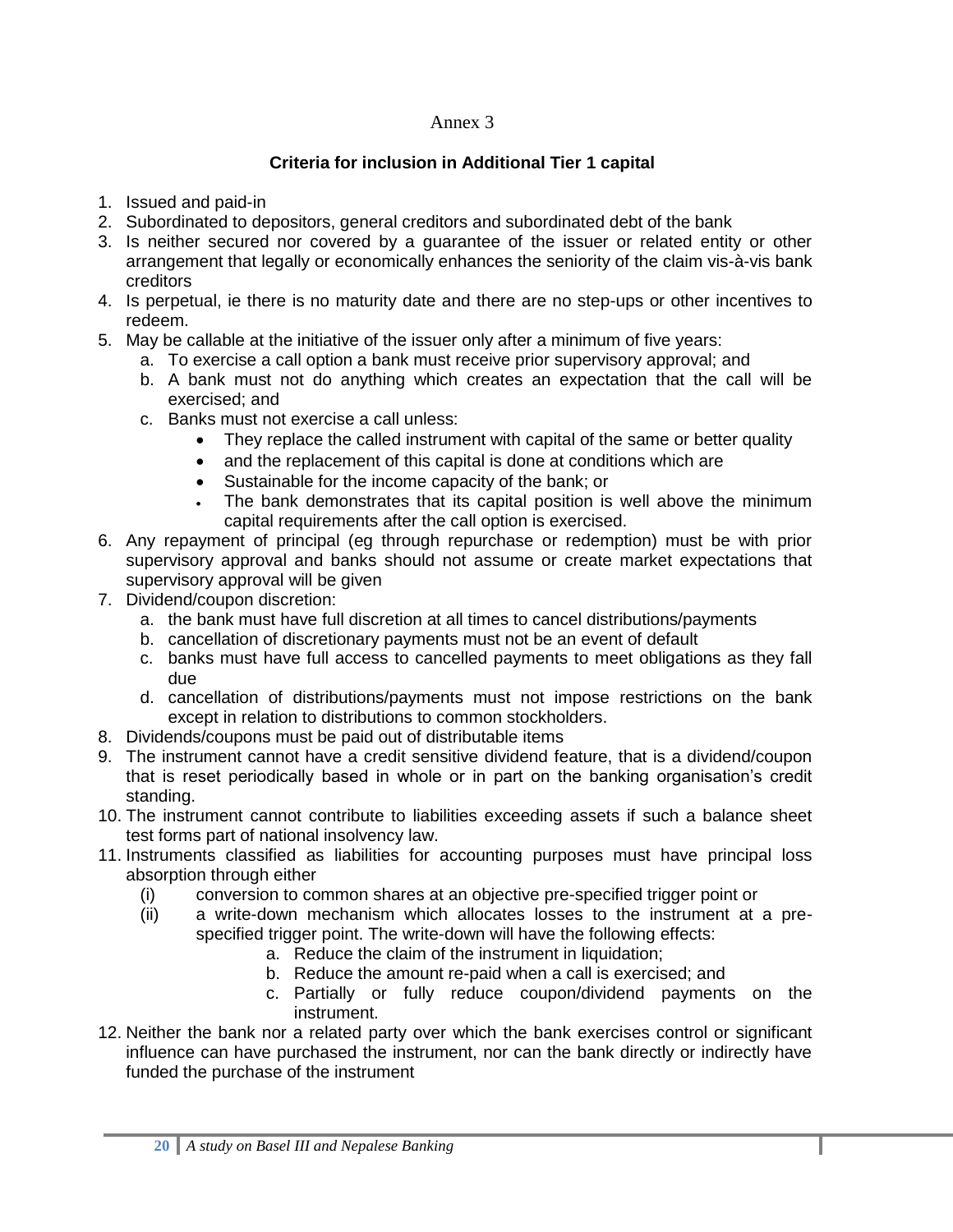- 13. The instrument cannot have any features that hinder recapitalisation, such as provisions that require the issuer to compensate investors if a new instrument is issued at a lower price during a specified time frame
- 14. If the instrument is not issued out of an operating entity or the holding company in the consolidated group (eg a special purpose vehicle – "SPV"), proceeds must be immediately available without limitation to an operating entityor the holding company in the consolidated group in a form which meets or exceeds all of the other criteria for inclusion in Additional Tier 1 capital

ı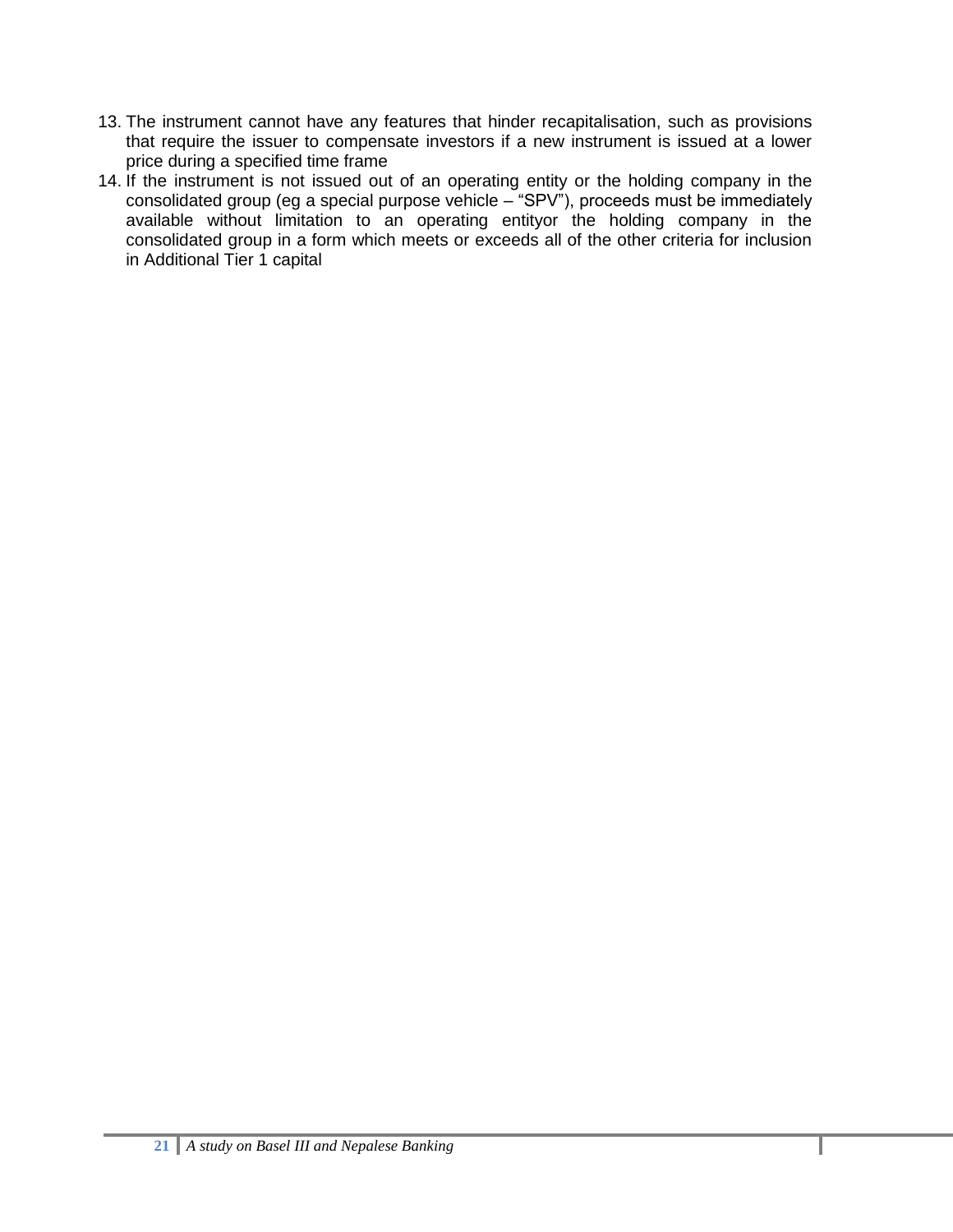#### Annex 4

## **Criteria for inclusion in Tier 2 Capital**

- 1. Issued and paid-in
- 2. Subordinated to depositors and general creditors of the bank
- 3. Is neither secured nor covered by a guarantee of the issuer or related entity or other arrangement that legally or economically enhances the seniority of the claim vis-à-vis depositors and general bank creditors
- 4. Maturity:
	- a. minimum original maturity of at least five years
	- b. recognition in regulatory capital in the remaining five years before maturity will be amortised on a straight line basis
	- c. there are no step-ups or other incentives to redeem
- 5. May be callable at the initiative of the issuer only after a minimum of five years:
	- a. To exercise a call option a bank must receive prior supervisory approval;
	- b. A bank must not do anything that creates an expectation that the call will be
	- c. exercised; and Banks must not exercise a call unless:
		- i. They replace the called instrument with capital of the same or better quality and the replacement of this capital is done at conditions which are sustainable for the income capacity of the bank; or
		- ii. The bank demonstrates that its capital position is well above the minimum capital requirements after the call option is exercised.
- 6. The investor must have no rights to accelerate the repayment of future scheduled payments (coupon or principal), except in bankruptcy and liquidation.
- 7. The instrument cannot have a credit sensitive dividend feature, that is a dividend/coupon that is reset periodically based in whole or in part on the banking organisation's credit standing.
- 8. Neither the bank nor a related party over which the bank exercises control or significant influence can have purchased the instrument, nor can the bank directly or indirectly have funded the purchase of the instrument
- 9. If the instrument is not issued out of an operating entity or the holding company in the consolidated group (eg a special purpose vehicle – "SPV"), proceeds must be immediately available without limitation to an operating entity or the holding company in the consolidated group in a form which meets or exceeds all of the other criteria for inclusion in Tier 2 Capital